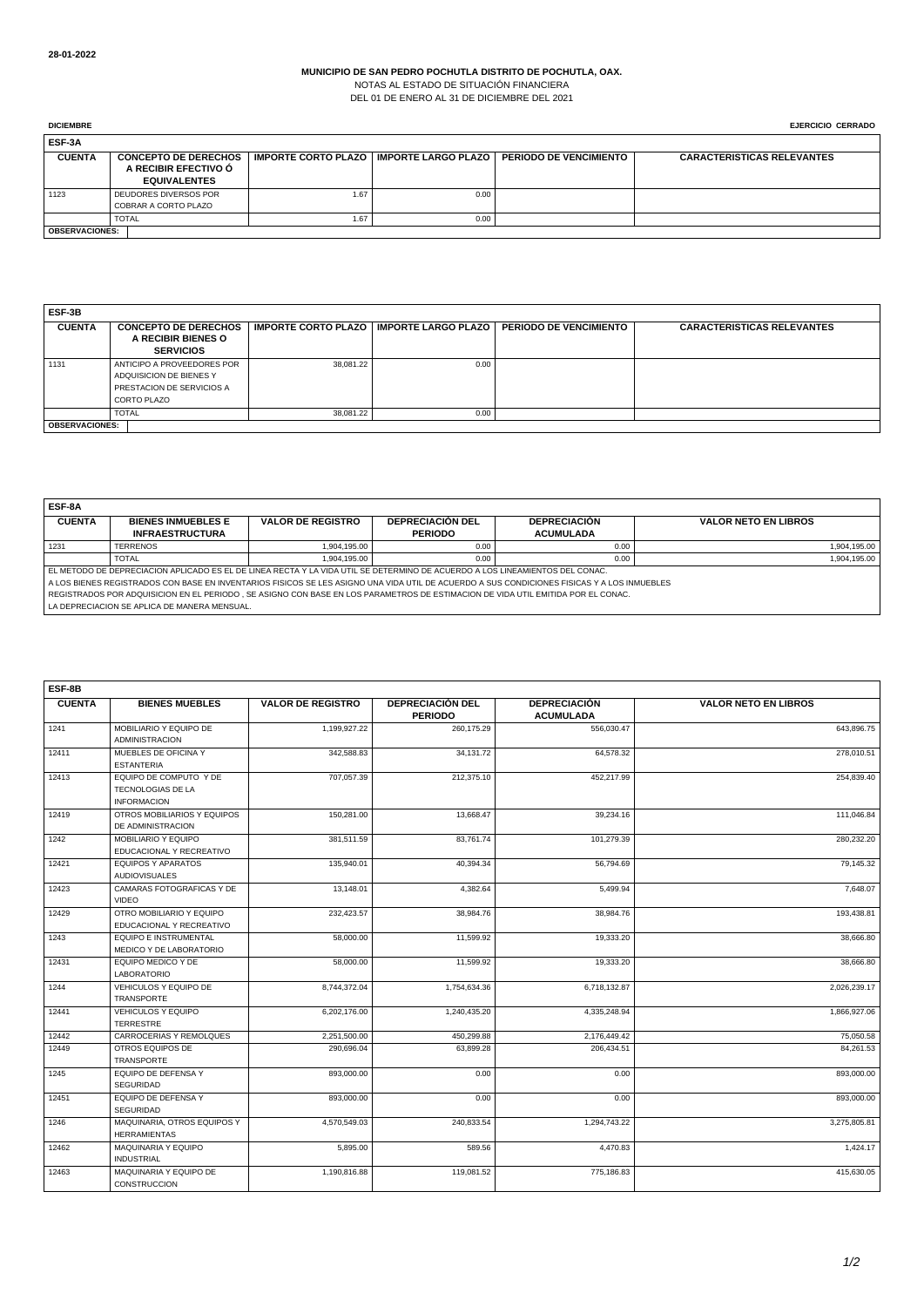NOTAS AL ESTADO DE SITUACIÓN FINANCIERA DEL 01 DE ENERO AL 31 DE DICIEMBRE DEL 2021

| 12464                                                                                                                            | SISTEMAS DE AIRE                                                                                                                             | 84.693.63     | 8.469.60     | 50.029.86    | 34.663.77    |  |  |  |
|----------------------------------------------------------------------------------------------------------------------------------|----------------------------------------------------------------------------------------------------------------------------------------------|---------------|--------------|--------------|--------------|--|--|--|
|                                                                                                                                  | ACONDICIONADO, CALEFACCION                                                                                                                   |               |              |              |              |  |  |  |
|                                                                                                                                  | Y DE REFRIGERACION                                                                                                                           |               |              |              |              |  |  |  |
|                                                                                                                                  | <b>INDUSTRIAL Y COMERCIAL</b>                                                                                                                |               |              |              |              |  |  |  |
| 12465                                                                                                                            | EQUIPO DE COMUNICACION Y                                                                                                                     | 547.453.80    | 54.191.40    | 303.493.78   | 243.960.02   |  |  |  |
|                                                                                                                                  | <b>TELECOMUNICACION</b>                                                                                                                      |               |              |              |              |  |  |  |
| 12467                                                                                                                            | <b>HERRAMIENTAS Y MAQUINAS</b>                                                                                                               | 260.191.72    | 25,351.46    | 80.325.28    | 179.866.44   |  |  |  |
|                                                                                                                                  | <b>HERRAMIENTA</b>                                                                                                                           |               |              |              |              |  |  |  |
| 12469                                                                                                                            | OTROS EQUIPOS                                                                                                                                | 2.481.498.00  | 33.150.00    | 81.236.64    | 2.400.261.36 |  |  |  |
|                                                                                                                                  | <b>TOTAL</b>                                                                                                                                 | 15.847.359.88 | 2.351.004.85 | 8.689.519.15 | 7.157.840.73 |  |  |  |
| EL METODO DE DEPRECIACION APLICADO ES EL DE LINEA RECTA Y LA VIDA UTIL SE DETERMINO DE ACUERDO A LOS LINEAMIENTOS DEL CONAC.     |                                                                                                                                              |               |              |              |              |  |  |  |
|                                                                                                                                  | A LOS BIENES REGISTRADOS CON BASE EN INVENTARIOS FISICOS SE LES ASIGNO UNA VIDA UTIL DE ACUERDO A SUS CONDICIONES FISICAS Y A LOS INMUEBLES. |               |              |              |              |  |  |  |
| REGISTRADOS POR ADQUISICION EN EL PERIODO, SE ASIGNO CON BASE EN LOS PARAMETROS DE ESTIMACION DE VIDA UTIL EMITIDA POR EL CONAC. |                                                                                                                                              |               |              |              |              |  |  |  |
|                                                                                                                                  | LA DEPRECIACION SE APLICA DE MANERA MENSUAL.                                                                                                 |               |              |              |              |  |  |  |

**ESF-9**

| ---                                                                    |                                                                                                                              |                          |                  |                     |                             |  |  |  |
|------------------------------------------------------------------------|------------------------------------------------------------------------------------------------------------------------------|--------------------------|------------------|---------------------|-----------------------------|--|--|--|
| <b>CUENTA</b>                                                          | <b>BIENES INTANGIBLES Y</b>                                                                                                  | <b>VALOR DE REGISTRO</b> | AMORTIZACIÓN DEL | <b>AMORTIZACIÓN</b> | <b>VALOR NETO EN LIBROS</b> |  |  |  |
|                                                                        | <b>DIFERIDOS</b>                                                                                                             |                          | <b>PERIODO</b>   | <b>ACUMULADA</b>    |                             |  |  |  |
| 1274                                                                   | ANTICIPOS A LARGO PLAZO                                                                                                      | 50,756.00                | 0.00             | 0.00                | 50,756.00                   |  |  |  |
|                                                                        | <b>TOTAL</b>                                                                                                                 | 50.756.00                | 0.00             | 0.00                | 50,756.00                   |  |  |  |
| <b>OBSERVACIONES:</b>                                                  |                                                                                                                              |                          |                  |                     |                             |  |  |  |
|                                                                        | EL METODO DE AMORTIZACION APLICADO ES EL DE LINEA RECTA Y LA VIDA UTIL SE DETERMINO DE ACUERDO A LOS LINEAMIENTOS DEL CONAC. |                          |                  |                     |                             |  |  |  |
| DE ACUERDO A LAS CONDICIONES DE LOS CONTRATOS DE COMPRA Y DE LICENCIA. |                                                                                                                              |                          |                  |                     |                             |  |  |  |
| LA AMORTIZACION SE APLICA DE MANERA MENSUAL.                           |                                                                                                                              |                          |                  |                     |                             |  |  |  |
|                                                                        |                                                                                                                              |                          |                  |                     |                             |  |  |  |

| ESF-12A               |                                |              |                                                  |                               |                             |
|-----------------------|--------------------------------|--------------|--------------------------------------------------|-------------------------------|-----------------------------|
| <b>CUENTA</b>         | <b>CUENTAS Y DOCUMENTOS</b>    |              | <b>IMPORTE CORTO PLAZO   IMPORTE LARGO PLAZO</b> | <b>PERIODO DE VENCIMIENTO</b> | <b>FACTIBILIDAD DE PAGO</b> |
|                       | <b>POR PAGAR</b>               |              |                                                  |                               |                             |
| 2112                  | <b>PROVEEDORES POR PAGAR A</b> | 598.714.28   | 0.00                                             |                               |                             |
|                       | CORTO PLAZO                    |              |                                                  |                               |                             |
| 2117                  | <b>RETENCIONESY</b>            | 1.731.710.70 | 0.00                                             |                               |                             |
|                       | CONTRIBUCIONES POR PAGAR A     |              |                                                  |                               |                             |
|                       | CORTO PLAZO                    |              |                                                  |                               |                             |
| 2129                  | OTROS DOCUMENTOS POR           | 2.624.099.08 | 0.00                                             |                               |                             |
|                       | l PAGAR A CORTO PLAZO          |              |                                                  |                               |                             |
|                       | <b>TOTAL</b>                   | 4.954.524.06 | 0.00                                             |                               |                             |
| <b>OBSERVACIONES:</b> |                                |              |                                                  |                               |                             |

| <b>ESF-12B</b>        |                                                                                              |                |                        |                             |  |  |  |
|-----------------------|----------------------------------------------------------------------------------------------|----------------|------------------------|-----------------------------|--|--|--|
| <b>SUBCUENTA</b>      | <b>CUENTA 21171 RETENCIONES Y</b><br><b>CONTRIBUCIONES POR PAGAR A</b><br><b>CORTO PLAZO</b> | <b>IMPORTE</b> | PERIODO DE VENCIMIENTO | <b>FACTIBILIDAD DE PAGO</b> |  |  |  |
| 101                   | I.S.R. SOBRE SUELDOS Y SALARIOS                                                              | 6.709.75       |                        |                             |  |  |  |
| 102                   | I.S.R. SOBRE HONORARIOS ASIMILABLES<br>A SUELDOS Y SALARIOS                                  | 1,719,277.72   |                        |                             |  |  |  |
| 103                   | I.S.R. SOBRE HONORARIOS<br><b>PROFESIONALES</b>                                              | 1.192.70       |                        |                             |  |  |  |
| 107                   | <b>RETENCION 5 AL MILLAR</b>                                                                 | $-724.35$      |                        |                             |  |  |  |
| 134                   | RETENCION 2.5% SUPERVISIÓN DE OBRA                                                           | $-0.41$        |                        |                             |  |  |  |
| 147                   | 3% IMPUESTO SOBRE NOMINA                                                                     | 5.255.29       |                        |                             |  |  |  |
|                       | <b>TOTAL</b>                                                                                 | 1,731,710.70   |                        |                             |  |  |  |
| <b>OBSERVACIONES:</b> |                                                                                              |                |                        |                             |  |  |  |

**BAJO PROTESTA DE DECIR VERDAD DECLARAMOS QUE LOS ESTADOS FINANCIEROS Y SUS NOTAS, SON RAZONABLEMENTE CORRECTOS Y SON RESPONSABILIDAD DEL EMISOR**

٦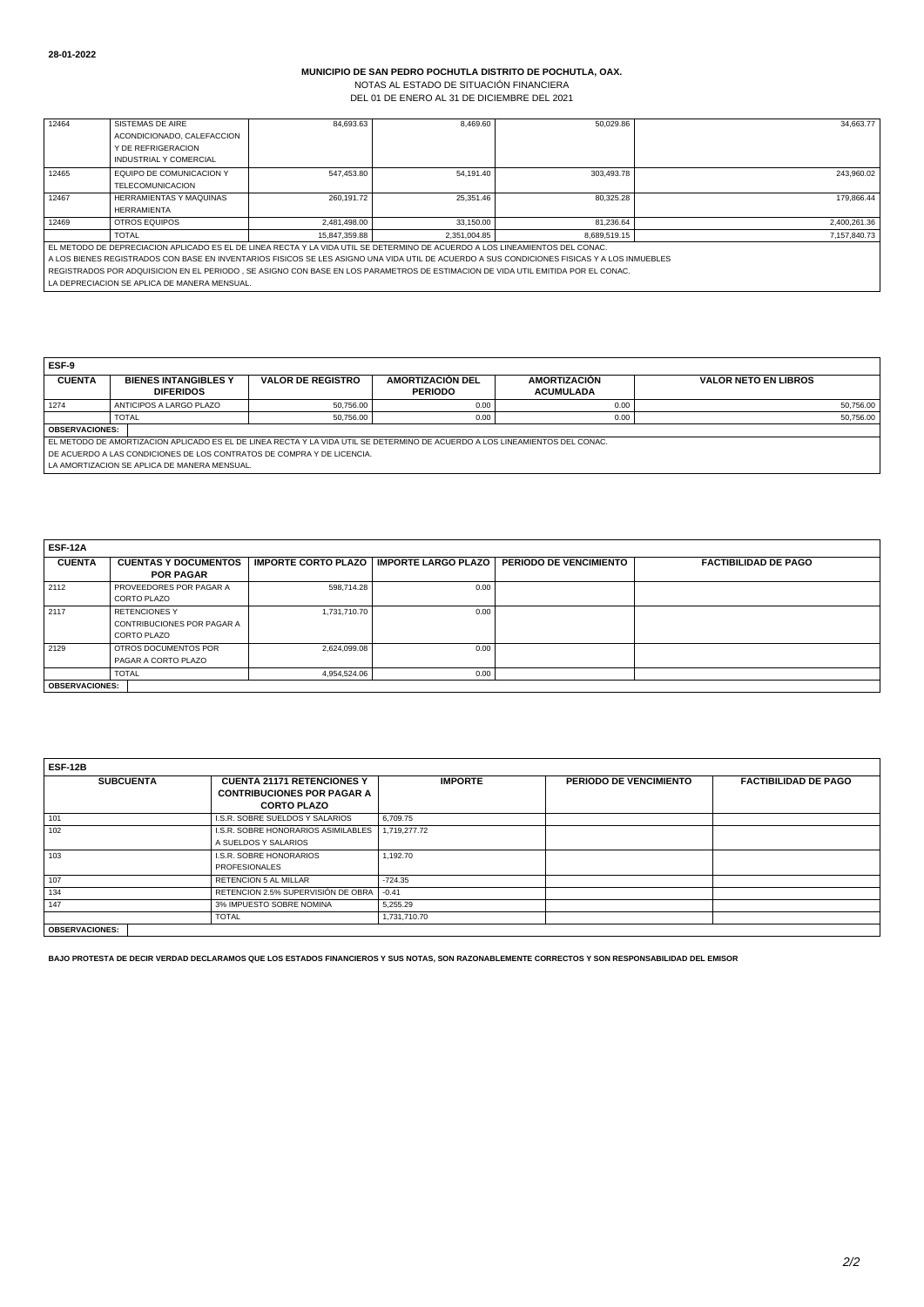

# **CADENA ORIGINAL**

| GF/324/02321/2021 | INFORME | 2021 | 4° TRIMESTRE | ITEF | INFORMES TRIMESTRALES DE ESTADOS FINANCIEROS | NOTAS AL ESTADO DE SITUACIÓN FINANCIERA | 2022-01-29 17:10:56 | MUNICIPIO | 00001000000413138543 | MSP850101SI4 | MUNICIPIO DE SAN PEDRO POCHUTLA | POCHUTLA | OAXACA | DIRECCIÓN | PALACIO MUNICIPAL S/N CENTRO 70900 | tesoreriapochutla2022.2024@gmail.com | 9586882459 | AUTORIDAD | ROBERTO ANTONIO CABRERA GARCIA | SINDICO MUNICIPAL | DOCUMENTO | a1cfdbee19a9d9331f98782c42bbbe535284d1c4e65f35fb99ed5f734b9ecb74 |

# **FIRMA ELECTRÓNICA**

e03/fYUJSdPiY/Mdbc1ApRqWzea5U9ABaELFkPZAsoVHhZF7C46uS8l4yz/0CUryL2gbAvBfqEFHALhGrVPoyfj02kUTfnWe0x4B58vOaS5d4w4fJCGozqMUIZptKZIdAXvGe Twa7oaDsF5Wi1/hI2/hGOoqnAWzSC0FgGMgqHkJu31z51IfXzyjxJyda7nQ/R9IRX2OXaGZ789I3UhMDdGd4mE+Nro+LUw6lS3Ppy0sjZMcHH3GCdjjGz4YPeNCritFqBmjk E+JPnQWTJbG4aYzcdf989UNNipvyHl5JFu14b+mjVFv5Ma9iZyGTTlWSgFZF8FKgzv2KADbT8dsqQ==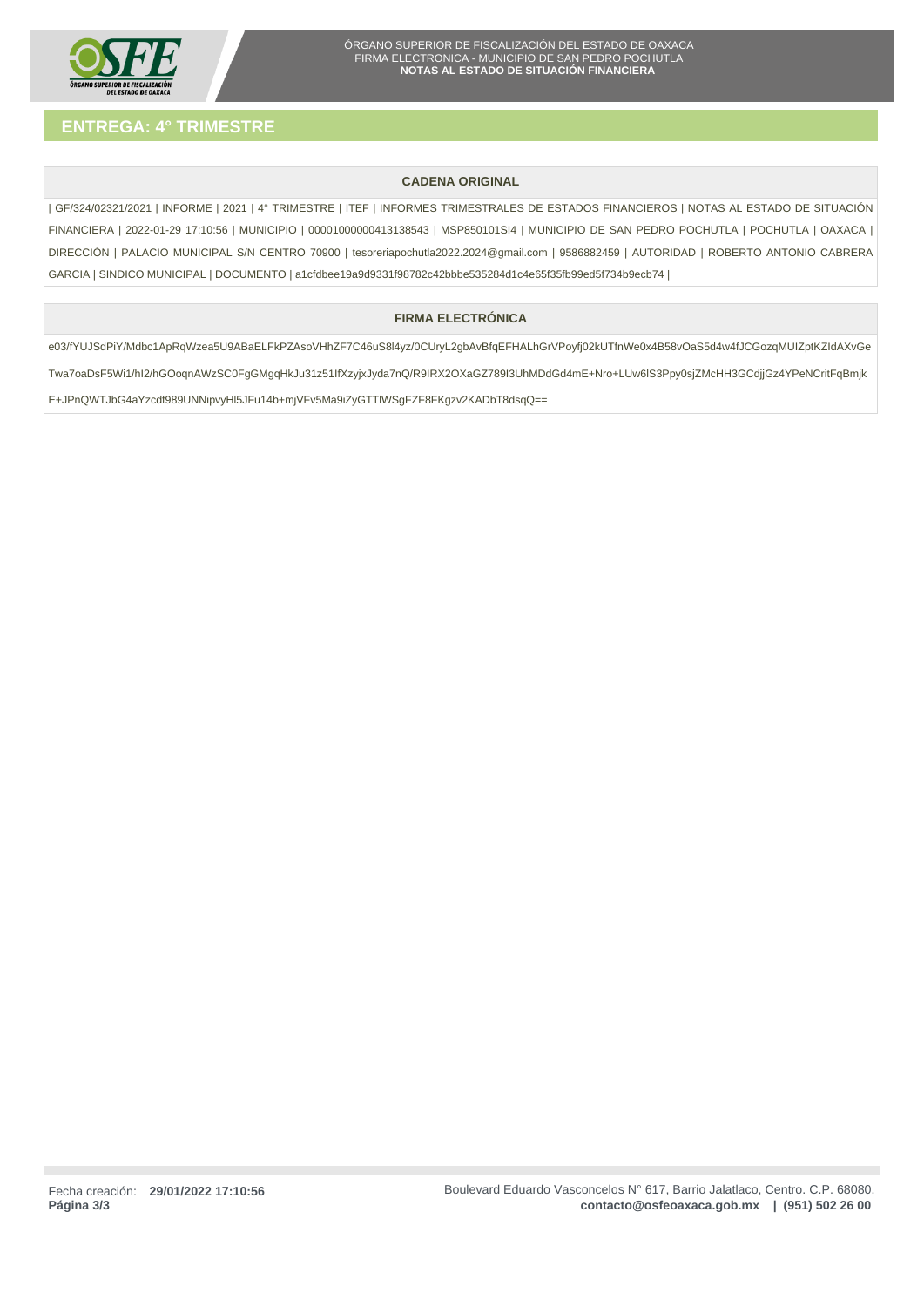NOTAS AL ESTADO DE ACTIVIDADES DEL 01 DE ENERO AL 31 DE DICIEMBRE DEL 2021

**DICIEMBRE** EJERCICIO CERRADO

**EA-1 CUENTA CLASIFICADOR POR RUBRO DE INGRESOS <b>IMPORTE CARACTERISTICA SIGNIFICATIVA**<br> **PREDIAL PREDIAL** 4112 PREDIAL PREDIAL PREDIAL PREDIAL PREDIAL PREDIAL PREDIAL PREDIAL PREDIAL PREDIAL PREDIAL PREDIAL PREDIAL P 4113 TRASLACION DE DOMINIO 809,720.34 4131 SANEAMIENTO 1,600.00 4141 MERCADOS 131,734.00 4143 ASEO PUBLICO 353,980.00<br>4143 ASEO PUBLICO 353,980.00<br>4143 CERTIFICACIONES, CONSTANCIAS Y LEGALIZACIONES 253,847.37 CERTIFICACIONES, CONSTANCIAS Y LEGALIZACIONES 4143 LICENCIAS Y PERMISOS 91,658.33 4143 LICENCIAS Y REFRENDOS PARA EL FUNCIONAMIENTO COMERCIAL INDUSTRIAL Y DE SERVICIOS 3,976,720.00 4143 EXPEDICION DE LICENCIAS, PERMISOS O AUTORIZACIONES PARA ENAJENACION DE BEBIDAS ALCOHOLICAS 164,500.00 4143 PERMISOS PARA ANUNCIOS Y PUBLICIDAD 110,360.56 4143 AGUA POTABLE, DRENAJE Y ALCANTARILLADO 898,108.00 4143 EN MATERIA DE SALUD Y CONTROL DE ENFERMEDADES 11,930.00 4143 SANITARIOS Y REGADERAS PUBLICAS 33,703.50 4143 SERVICIOS DE VIGILANCIA CONTROL Y EVALUACION 5 AL **MILLAR** 370,060.97 4143 OCUPACION DE LA VIA PUBLICA (ESTACIONAMIENTO) 79,000.00 4151 PRODUCTOS FINANCIEROS DEL RAMO 28 12,506.86 erration de al externo de la productos FINANCIEROS DEL FONDO III de al extremo de al extremo de al extremo de a<br>Extremo de al extremo de al extremo de al extremo de al extremo de al extremo de al extremo de al extremo de a 4151 PRODUCTOS FINANCIEROS DEL FONDO IV 4,030.66 4151 PRODUCTOS FINANCIEROS DE CONVENIOS FEDERALES 70.40 4151 PRODUCTOS FINANCIEROS DE CONVENIOS ESTATALES 19.48<br>4151 PRODUCTOS FINANCIEROS DE RECURSOS FISCALES Y 1,068.81 4151 PRODUCTOS FINANCIEROS DE RECURSOS FISCALES Y PROPIOS 1,068.81 4162 MULTAS 256,800.18 4169 OTROS APROVECHAMIENTOS 279,035.00 **TOTAL** 8,632,312.13 **OBSERVACIONES:**

| <b>EA-2</b>           |                                                    |                |                                     |
|-----------------------|----------------------------------------------------|----------------|-------------------------------------|
| <b>CUENTA</b>         | <b>CLASIFICADOR POR RUBRO DE INGRESOS</b>          | <b>IMPORTE</b> | <b>CARACTERISTICA SIGNIFICATIVA</b> |
| 4211                  | FONDO GENERAL DE PARTICIPACIONES                   | 27,714,448.00  |                                     |
| 4211                  | FONDO DE FOMENTO MUNICIPAL                         | 9,524,252.00   |                                     |
| 4211                  | FONDO MUNICIPAL DE COMPENSACIONES                  | 1,030,862.00   |                                     |
| 4211                  | FONDO MUNICIPAL SOBRE LA VENTA FINAL DE GASOLINA Y | 812,403.00     |                                     |
|                       | <b>DIESEL</b>                                      |                |                                     |
| 4211                  | <b>ISR SOBRE SALARIOS</b>                          | 829,727.00     |                                     |
| 4211                  | PARTICIPACIONES POR IMPUESTO ESPECIALES            | 379,903.00     |                                     |
| 4211                  | FONDO DE FISCALIZACION Y RECAUDACION               | 1,402,318.00   |                                     |
| 4211                  | IMPUESTOS SOBRE AUTOMOVILES NUEVOS                 | 210,725.00     |                                     |
| 4211                  | FONDO RESARCITORIO DEL IMPUESTO SOBRE              | 46,884.00      |                                     |
|                       | AUTOMOVILES NUEVOS                                 |                |                                     |
| 4212                  | FONDO DE APORTACIONES PARA LA INFRAESTRUCTURA      | 71,939,710.43  |                                     |
|                       | SOCIAL MUNICIPAL                                   |                |                                     |
| 4212                  | FONDO DE APORTACIONES PARA EL FORTALECIMIENTO DE   | 31,996,587.66  |                                     |
|                       | LOS MUNICIPIOS Y DE LAS DEMARCACIONES              |                |                                     |
|                       | TERRITORIALES Y DEL D.F.                           |                |                                     |
| 4213                  | PROGRAMAS FEDERALES                                | 2,510,400.00   |                                     |
| 4213                  | PROGRAMAS ESTATALES                                | 5,336,580.00   |                                     |
|                       | <b>TOTAL</b>                                       | 153,734,800.09 |                                     |
| <b>OBSERVACIONES:</b> |                                                    |                |                                     |

| EA-G1                 |                               |                |         |                      |
|-----------------------|-------------------------------|----------------|---------|----------------------|
| <b>CUENTA</b>         | <b>NOMBRE DE LA CUENTA</b>    | <b>IMPORTE</b> | % GASTO | <b>JUSTIFICACIÓN</b> |
| 5111                  | REMUNERACIONES AL PERSONAL DE | 47,418,373.11  | 29 %    |                      |
|                       | CARACTER PERMANENTE           |                |         |                      |
| 5611                  | CONSTRUCCION EN BIENES NO     | 74,073,709.76  | 45 %    |                      |
|                       | CAPITALIZABLE                 |                |         |                      |
|                       | <b>TOTAL</b>                  | 121,492,082.87 | 74 %    |                      |
| <b>OBSERVACIONES:</b> |                               |                |         |                      |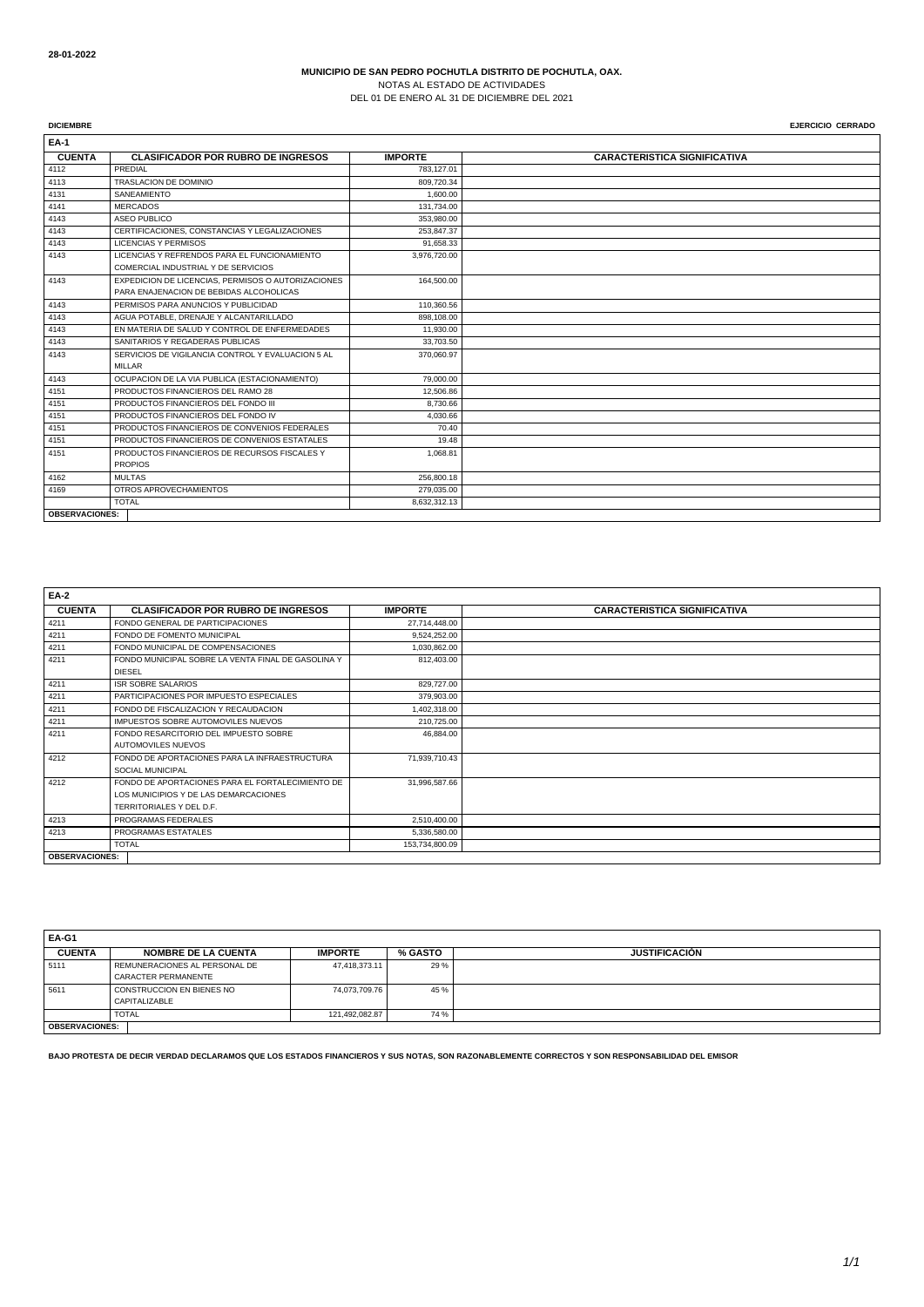

# **CADENA ORIGINAL**

| GF/324/02321/2021 | INFORME | 2021 | 4° TRIMESTRE | ITEF | INFORMES TRIMESTRALES DE ESTADOS FINANCIEROS | NOTAS AL ESTADO DE ACTIVIDADES | 2022-01-29 17:10:56 | MUNICIPIO | 00001000000413138543 | MSP850101SI4 | MUNICIPIO DE SAN PEDRO POCHUTLA | POCHUTLA | OAXACA | DIRECCIÓN | PALACIO MUNICIPAL S/N CENTRO 70900 | tesoreriapochutla2022.2024@gmail.com | 9586882459 | AUTORIDAD | ROBERTO ANTONIO CABRERA GARCIA | SINDICO MUNICIPAL | DOCUMENTO | 0c5be19c3ca0688265b33be914d5b7500667b6196a0a4c83294158e8bb196eff |

# **FIRMA ELECTRÓNICA**

eVEls92BmVQQ+Ok6F7BcTdk9NV1byVJR48c+wAPsdZiXo/Adij8nVvgV6nUWXFlj4jG72mhE9uIzlc8FdFoaOrR9RgjJ2jwWPJSLPmQ2VgzXxmQ4OcpoZuuZupLaLUWrmc KyWg1A7W0fLUqV157oD7krIdj6mChBXitbUZ6A3UVDBpMkWQ8TtdEvvuYzAEJELFI/CzV06F4ZsoraZdiuBZFmDm3nAG4bwNFr+fXTs6rPnL2A6JP2YZqrzlT5L/X1dMDu4 RBp/l6fTlJOgL2SCB2+nUjtBO9DCYsSL8JQWC5PwEWBx/ieIxu23YmJlidow9xWM0FNM/vU4Kw4CCEfEg==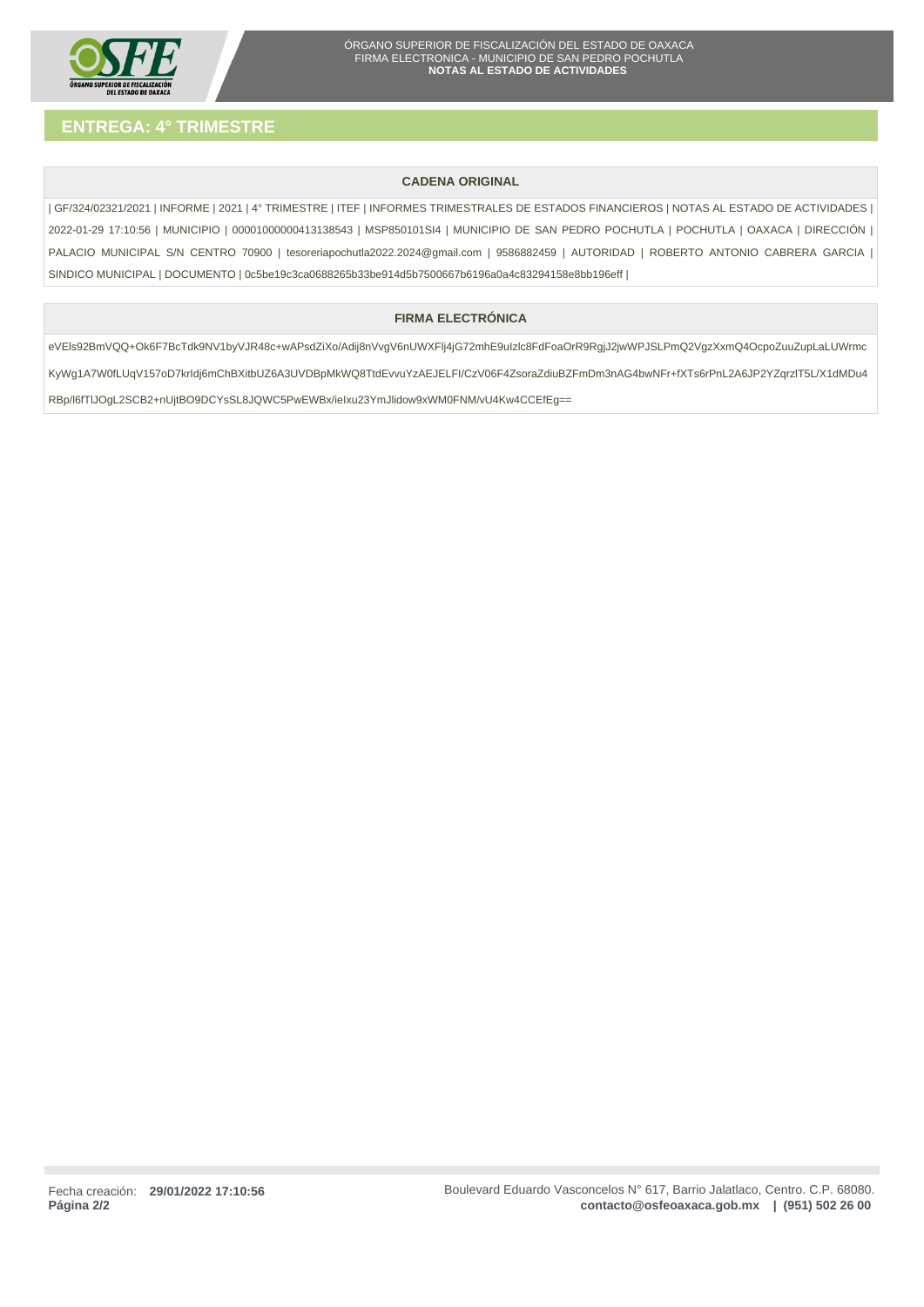NOTAS AL ESTADO DE VARIACIÓN EN LA HACIENDA PÚBLICA DEL 01 DE ENERO AL 31 DE DICIEMBRE DEL 2021

**DICIEMBRE** EJERCICIO CERRADO

| EVHP-2        |                                     |                      |                    |                  |                   |  |  |  |
|---------------|-------------------------------------|----------------------|--------------------|------------------|-------------------|--|--|--|
| <b>CUENTA</b> | <b>NOMBRE DE LA CUENTA</b>          | <b>SALDO INICIAL</b> | <b>SALDO FINAL</b> | <b>VARIACIÓN</b> | <b>NATURALEZA</b> |  |  |  |
| 3211          | RESULTADOS DEL EJERCICIO (AHORRO/   | 274.236.05           | $-1.142.560.52$    | $-1.416.796.57$  |                   |  |  |  |
|               | DESAHORRO)                          |                      |                    |                  |                   |  |  |  |
| 3221          | RESULTADOS DE EJERCICIOS ANTERIORES | $-2.058.857.26$      | $-1.785.404.11$    | 273.453.15       |                   |  |  |  |
| 3252          | CAMBIOS POR ERRORES CONTABLES       | 4.617.606.38         | 4.470.005.73       | $-147.600.65$    |                   |  |  |  |
|               | <b>TOTAL</b>                        | 2.832.985.17         | 1.542.041.10       | $-1.290.944.07$  |                   |  |  |  |
|               | <b>OBSERVACIONES:</b>               |                      |                    |                  |                   |  |  |  |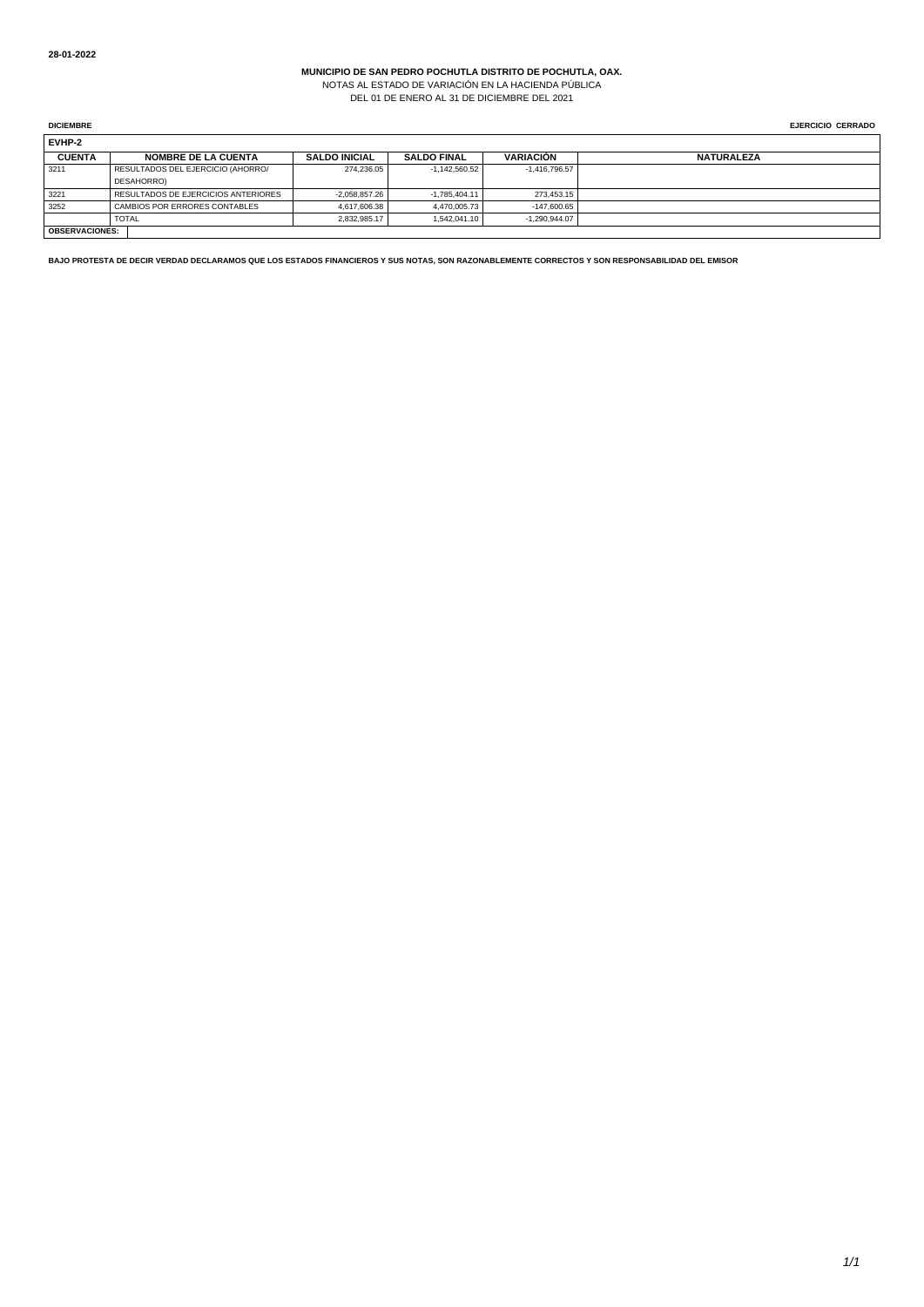

# **CADENA ORIGINAL**

| GF/324/02321/2021 | INFORME | 2021 | 4° TRIMESTRE | ITEF | INFORMES TRIMESTRALES DE ESTADOS FINANCIEROS | NOTAS AL ESTADO DE VARIACIÓN EN LA HACIENDA PÚBLICA | 2022-01-29 17:10:56 | MUNICIPIO | 00001000000413138543 | MSP850101SI4 | MUNICIPIO DE SAN PEDRO POCHUTLA | POCHUTLA | OAXACA | DIRECCIÓN | PALACIO MUNICIPAL S/N CENTRO 70900 | tesoreriapochutla2022.2024@gmail.com | 9586882459 | AUTORIDAD | ROBERTO ANTONIO CABRERA GARCIA | SINDICO MUNICIPAL | DOCUMENTO | 3a54345c62e67b40b7c47cb0abd29c239fa76362cc1cb1cc7ea0efc528b41be6 |

# **FIRMA ELECTRÓNICA**

pxzWVQYRVnuvoauFBvCWyDwMqcj9hcHE28lujvDJAVkZ96ZkkjoMTnW2rMC4J0D6K/ddNzuZREu9ZZ3UaOYr/E3BHjuKYKfLYSOfwGjcU7YwovROXq1agdwsEcuDQ4+l9 3GUbNYzqNkKRdBUdxqxBegU67EIHJNmJ9cNJW7lIgDs9U3F6svnyhT9sbey2rAGhSmMwgg6qBzvMVvnkUw8ZQx02LG8kfxzUQIvXXa52KPPt4JKnLrdEr/LfO8JpFBSdqv 0flqn2qsJj2DL/ca4pUOwdRCW35zYE+Zsm7LiRlbUe54l2UKR1qUC5BSkQhrHsxOf0gEprYGbYg8y6R56Yg==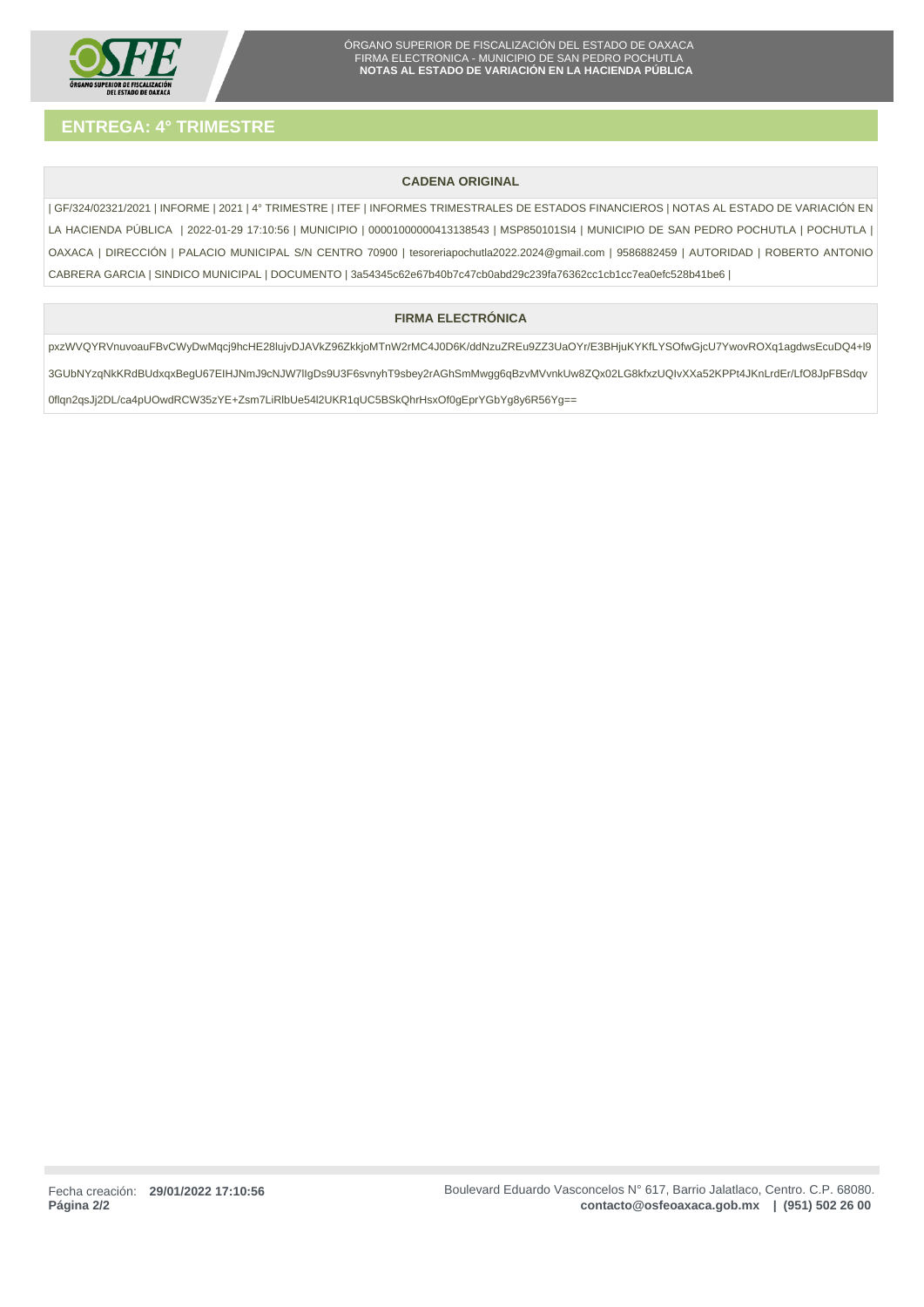NOTAS AL ESTADO DE FLUJOS DE EFECTIVO DEL 01 DE ENERO AL 31 DE DICIEMBRE DEL 2021

| <b>DICIEMBRE</b>      |                                  |                   | <b>EJERCICIO CERRADO</b> |
|-----------------------|----------------------------------|-------------------|--------------------------|
| EFE-1                 |                                  |                   |                          |
| <b>CUENTA</b>         | <b>EFECTIVO Y EQUIVALENTES</b>   | <b>SALDO 2021</b> | <b>SALDO 2020</b>        |
| 1111                  | EFECTIVO                         | 264.01            | 0.00                     |
| 1112                  | <b>BANCOS/TESORERIA</b>          | 0.00              | 3,403,105.89             |
| 1119                  | OTROS EFECTIVOS Y EQUIVALENTES   | 0.00              | 0.00                     |
| 111                   | TOTAL DE EFECTIVO Y EQUIVALENTES | 264.01            | 3,403,105.89             |
| <b>OBSERVACIONES:</b> |                                  |                   |                          |

| EFE-2                 |                                          |                         |               |
|-----------------------|------------------------------------------|-------------------------|---------------|
| <b>CUENTA</b>         | <b>ACTIVO</b>                            | <b>MONTO DEL ACTIVO</b> | % DE SUBSIDIO |
| <b>CONTABLE</b>       |                                          |                         |               |
| 1241                  | MOBILIARIO Y EQUIPO DE ADMINISTRACION    | 108.735.00              |               |
| 1242                  | MOBILIARIO Y EQUIPO EDUCACIONAL Y        | 67,013.00               |               |
|                       | <b>RECREATIVO</b>                        |                         |               |
| 1245                  | EQUIPO DE DEFENSA Y SEGURIDAD            | 893.000.00              |               |
| 1246                  | MAQUINARIA, OTROS EQUIPOS Y HERRAMIENTAS | 2,189,119.09            |               |
|                       | <b>TOTAL</b>                             | 3.257.867.09            |               |
| <b>OBSERVACIONES:</b> |                                          |                         |               |

| EFE-3                 |                                                                          |                 |               |
|-----------------------|--------------------------------------------------------------------------|-----------------|---------------|
| <b>CUENTA</b>         | <b>NOMBRE DE LA CUENTA</b>                                               | 2021            | 2020          |
|                       | FLUJO NETO DE EFECTIVO DE LAS ACTIVIDADES DE OPERACION                   | 75.139.252.44   | 77,100,850.54 |
| 55                    | OTROS GASTOS Y PERDIDAS EXTRAORDINARIAS                                  | 2,208,103.20    | 3,844,830.75  |
| 551                   | ESTIMACIONES, DEPRECIACIONES, DETERIOROS, OBSOLESCENCIA Y AMORTIZACIONES | 2,208,103.20    | 3,844,830.75  |
| 5515                  | DEPRECIACION DE BIENES MUEBLES                                           | 2.208.103.20    | 2,036,881.76  |
| 56                    | <b>INVERSION PUBLICA</b>                                                 | 74.073.709.76   | 72,981,783.74 |
| 561                   | INVERSION PUBLICA NO CAPITALIZABLE                                       | 74.073.709.76   | 72,981,783.74 |
| 5611                  | CONSTRUCCION EN BIENES NO CAPITALIZABLE                                  | 74.073.709.76   | 72,981,783.74 |
| 5518                  | DISMINUCION DE BIENES POR PERDIDA, OBSOLESCENCIA Y DETERIORO             | 0.00            | 1,807,948.99  |
| 3210                  | RESULTADO DEL EJERCICIO (AHORRO / DESAHORRO)                             | $-1.142.560.52$ | 274.236.05    |
| <b>OBSERVACIONES:</b> |                                                                          |                 |               |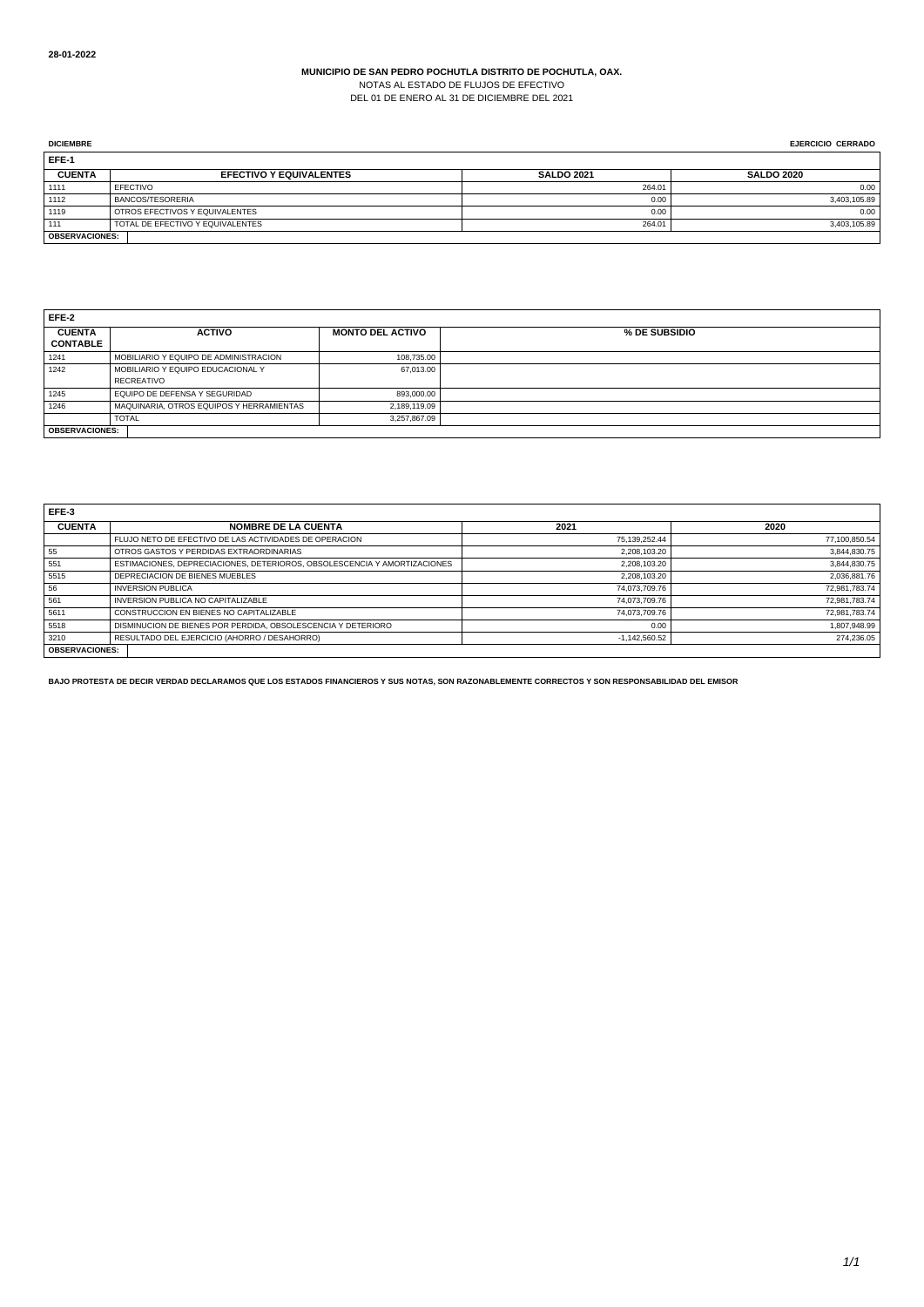

# **CADENA ORIGINAL**

| GF/324/02321/2021 | INFORME | 2021 | 4° TRIMESTRE | ITEF | INFORMES TRIMESTRALES DE ESTADOS FINANCIEROS | NOTAS AL ESTADO DE FLUJOS DE EFECTIVO | 2022-01-29 17:10:56 | MUNICIPIO | 00001000000413138543 | MSP850101SI4 | MUNICIPIO DE SAN PEDRO POCHUTLA | POCHUTLA | OAXACA | DIRECCIÓN | PALACIO MUNICIPAL S/N CENTRO 70900 | tesoreriapochutla2022.2024@gmail.com | 9586882459 | AUTORIDAD | ROBERTO ANTONIO CABRERA GARCIA | SINDICO MUNICIPAL | DOCUMENTO | e4c54fba312f75f04049ea77777b10ddfe16f7e7d741d3fb29c393d342ff4c69 |

# **FIRMA ELECTRÓNICA**

UzsoXz1R15XJWALU+UtfEVf7QZf4xQhEX1JsFj1b9aVaxNHMtVlTehy3JXxLldpqFoljgPFDBWdy0lor+q92ZhVTh6YzmUB+Ry6sbwqSYeQrucOWHotHwyv4oGFneytUsTf/X 4e2bCF0NP72v4aJ1Pr2/ND5s70SuCCdoj8q9f8ocmDbXZyGDTc0itURj24snACrYOYWlgBl+5B1gz6KJkRkObtAghPE/mxia3CnZrkiijMI6FSwCjcwz9BWIELQqJ5hb3QtD5Xl YGnYaue+Li0DGXq3WRcWpbggx2c8H/hgPUnoZLqN02gEqi9BqUmqSny70MUi6aH5Cbr40jBTNw==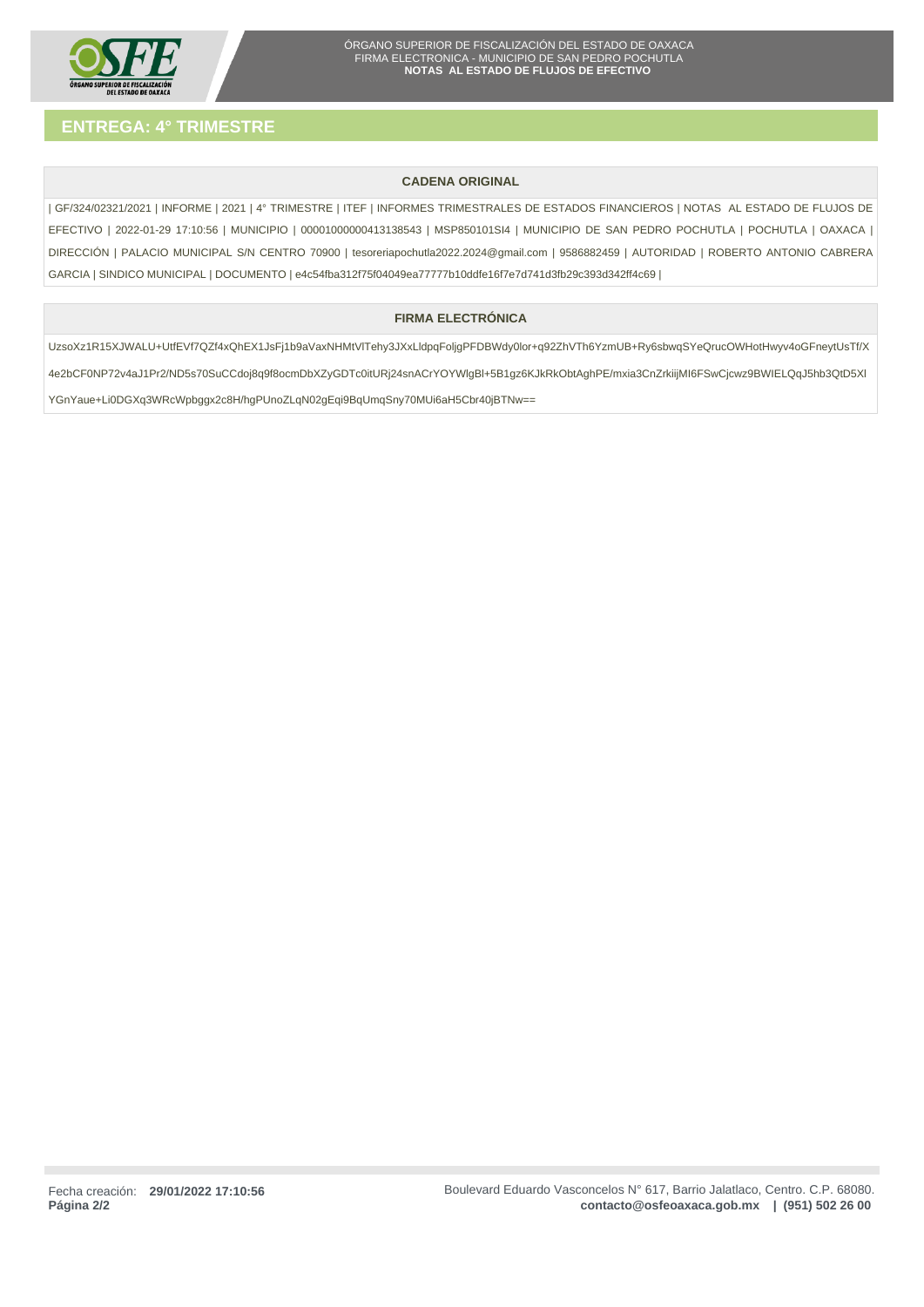#### **MUNICIPIO DE SAN PEDRO POCHUTLA DISTRITO DE POCHUTLA, OAX. CONCILIACIÓN ENTRE LOS INGRESOS PRESUPUESTARIOS Y CONTABLES DEL 01 DE ENERO AL 31 DE DICIEMBRE DE 2021**

| <b>DICIEMBRE</b>                                                               | <b>EJERCICIO CERRADO</b> |
|--------------------------------------------------------------------------------|--------------------------|
| <b>1. TOTAL DE INGRESOS PRESUPUESTARIOS</b>                                    | \$162,367,112.22         |
| 2. MÁS INGRESOS CONTABLES NO PRESUPUESTARIOS                                   | \$0.00                   |
| <b>INGRESOS FINANCIEROS</b>                                                    | \$0.00                   |
| INCREMENTO POR VARIACION DE INVENTARIOS                                        | \$0.00                   |
| DISMINUCION DEL EXCESO DE ESTIMACIONES POR PERDIDA O DETERIORO U OBSOLESCENCIA | \$0.00                   |
| DISMINUCION DEL EXCESO DE PROVISIONES                                          | \$0.00                   |
| OTROS INGRESOS Y BENEFICIOS VARIOS                                             | \$0.00                   |
| OTROS INGRESOS CONTABLES NO PRESUPUESTARIOS                                    | \$0.00                   |
| 3. MENOS INGRESOS PRESUPUESTARIOS NO CONTABLES                                 | \$0.00                   |
| APROVECHAMIENTOS PATRIMONIALES                                                 | \$0.00                   |
| INGRESOS DERIVADOS DE FINANCIAMIENTOS                                          | \$0.00                   |
| OTROS INGRESOS PRESUPUESTARIOS NO CONTABLES                                    | \$0.00                   |
| TOTAL DE INGRESOS CONTABLES $(4 = 1 + 2 - 3)$                                  | \$162,367,112.22         |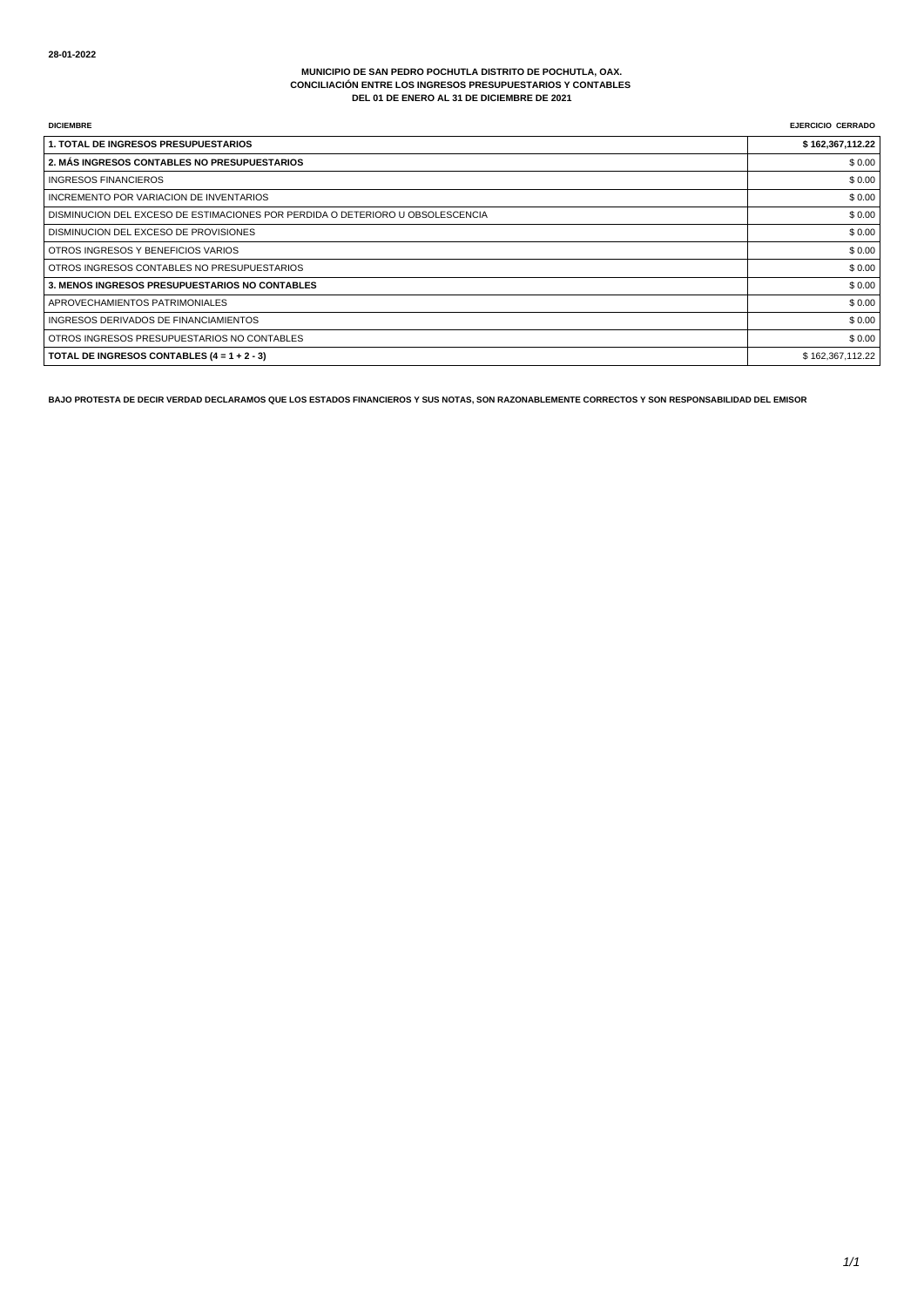

# **CADENA ORIGINAL**

| GF/324/02321/2021 | INFORME | 2021 | 4° TRIMESTRE | ITEF | INFORMES TRIMESTRALES DE ESTADOS FINANCIEROS | CONCILIACIÓN ENTRE LOS INGRESOS PRESUPUESTARIOS Y CONTABLES | 2022-01-29 17:10:56 | MUNICIPIO | 00001000000413138543 | MSP850101SI4 | MUNICIPIO DE SAN PEDRO POCHUTLA | POCHUTLA | OAXACA | DIRECCIÓN | PALACIO MUNICIPAL S/N CENTRO 70900 | tesoreriapochutla2022.2024@gmail.com | 9586882459 | AUTORIDAD | ROBERTO ANTONIO CABRERA GARCIA | SINDICO MUNICIPAL | DOCUMENTO | d21b754ded568c23307bb66fe3605fc0b1dc80dd9d9808f3444e83e7eca1d240 |

# **FIRMA ELECTRÓNICA**

YWAg61EHm1vwyL6Af4jWWbpcABYWpGZ+mAEY/vUA2Jk4Lr8NTiVEMP2i2MqrKoYJKpHygtVMppYpTwAhtarqTgs0zNheST9weyXGjFKJrchimq+5Y2tyq768LR+fDfa4Uk E+/Ig1Aa45McygohvteNBl6zzYWifvOl+q7e0ryzCx8mrT/RlL3ggRoWmVBVC68X7s7jWFwDLu/q9UAO4ZVhPfxoYtTRIyv/yiq60puJUfjEsOvkGLjNXaDcIurjsFbgRDmeAkXjnf 6Hbba0mOCjvMyC9PG6Nrmq8mJnQBe2CY0UkEz8lPUfBwAjh5qdR33zUtBZTwOsJeEb+KfLxTlw==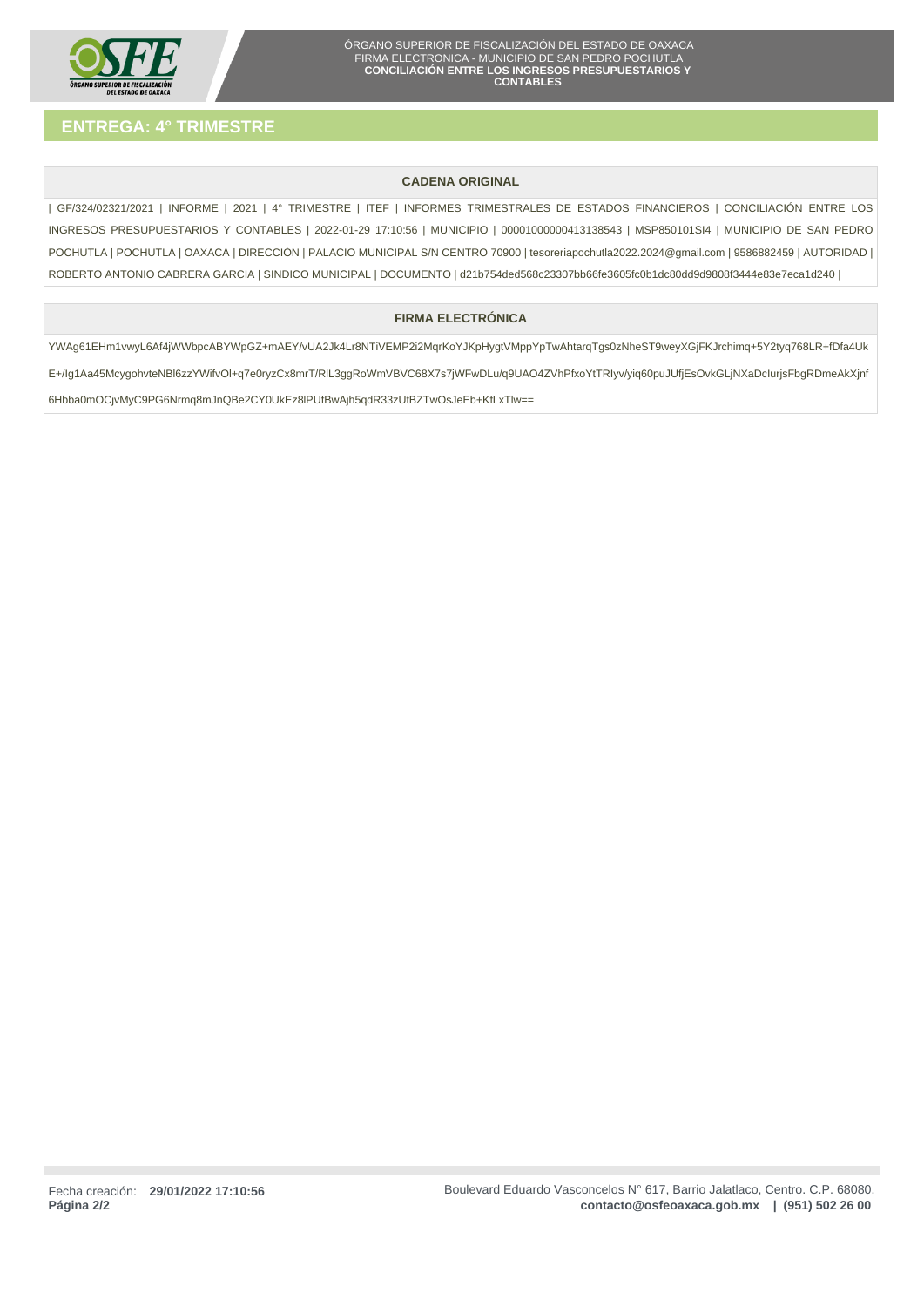#### **MUNICIPIO DE SAN PEDRO POCHUTLA DISTRITO DE POCHUTLA, OAX. CONCILIACIÓN ENTRE LOS EGRESOS PRESUPUESTARIOS Y LOS GASTOS CONTABLES DEL 01 DE ENERO AL 31 DE DICIEMBRE DE 2021**

| <b>DICIEMBRE</b>                                                                  | <b>EJERCICIO CERRADO</b> |
|-----------------------------------------------------------------------------------|--------------------------|
| 1. TOTAL DE EGRESOS (PRESUPUESTARIOS)                                             | \$164,564,135.63         |
| 2. MENOS EGRESOS PRESUPUESTARIOS NO CONTABLES                                     | \$77,336,275.85          |
| MATERIAS PRIMAS Y MATERIALES DE PRODUCCION Y COMERCIALIZACION                     | \$0.00                   |
| <b>MATERIALES Y SUMINISTROS</b>                                                   | \$0.00                   |
| MOBILIARIO Y EQUIPO DE ADMINISTRACION                                             | \$113,434.00             |
| MOBILIARIO Y EQUIPO EDUCACIONAL Y RECREATIVO                                      | \$67,013.00              |
| EQUIPO E INSTRUMENTAL MEDICO Y DE LABORATORIO                                     | \$0.00                   |
| VEHICULOS Y EQUIPO DE TRANSPORTE                                                  | \$0.00                   |
| EQUIPO DE DEFENSA Y SEGURIDAD                                                     | \$893,000.00             |
| MAQUINARIA, OTROS EQUIPOS Y HERRAMIENTAS                                          | \$2,189,119.09           |
| <b>ACTIVOS BIOLOGICOS</b>                                                         | \$0.00                   |
| <b>BIENES INMUEBLES</b>                                                           | \$0.00                   |
| <b>ACTIVOS INTANGIBLES</b>                                                        | \$0.00                   |
| OBRA PUBLICA EN BIENES DE DOMINIO PUBLICO                                         | \$74,073,709.76          |
| OBRA PUBLICA EN BIENES PROPIOS                                                    | \$0.00                   |
| ACCIONES Y PARTICIPACIONES DE CAPITAL                                             | \$0.00                   |
| COMPRA DE TITULOS Y VALORES                                                       | \$0.00                   |
| <b>CONCESION DE PRESTAMOS</b>                                                     | \$0.00                   |
| INVERSIONES EN FIDEICOMISOS, MANDATOS Y OTROS ANALOGOS                            | \$0.00                   |
| PROVISIONES PARA CONTINGENCIAS Y OTRAS EROGACIONES ESPECIALES                     | \$0.00                   |
| AMORTIZACION DE LA DEUDA PUBLICA                                                  | \$0.00                   |
| ADEUDOS DE EJERCICIOS FISCALES ANTERIORES (ADEFAS)                                | \$0.00                   |
| OTROS EGRESOS PRESUPUESTARIOS NO CONTABLES                                        | \$0.00                   |
| 3. MÁS GASTOS CONTABLES NO PRESUPUESTARIOS                                        | \$76,281,812.96          |
| ESTIMACIONES, DEPRECIACIONES, DETERIOROS, OBSOLESCENCIA Y AMORTIZACIONES          | \$2,208,103.20           |
| <b>PROVISIONES</b>                                                                | \$0.00                   |
| <b>DISMINUCION DE INVENTARIOS</b>                                                 | \$0.00                   |
| AUMENTO POR INSUFICIENCIA DE ESTIMACIONES POR PERDIDA O DETERIORO U OBSOLESCENCIA | \$0.00                   |
| AUMENTO POR INSUFICIENCIA DE PROVISIONES                                          | \$0.00                   |
| OTROS GASTOS                                                                      | \$0.00                   |
| OTROS GASTOS CONTABLES NO PRESUPUESTARIOS                                         | \$74,073,709.76          |
| TOTAL DE GASTOS CONTABLES $(4 = 1 - 2 + 3)$                                       | \$163,509,672.74         |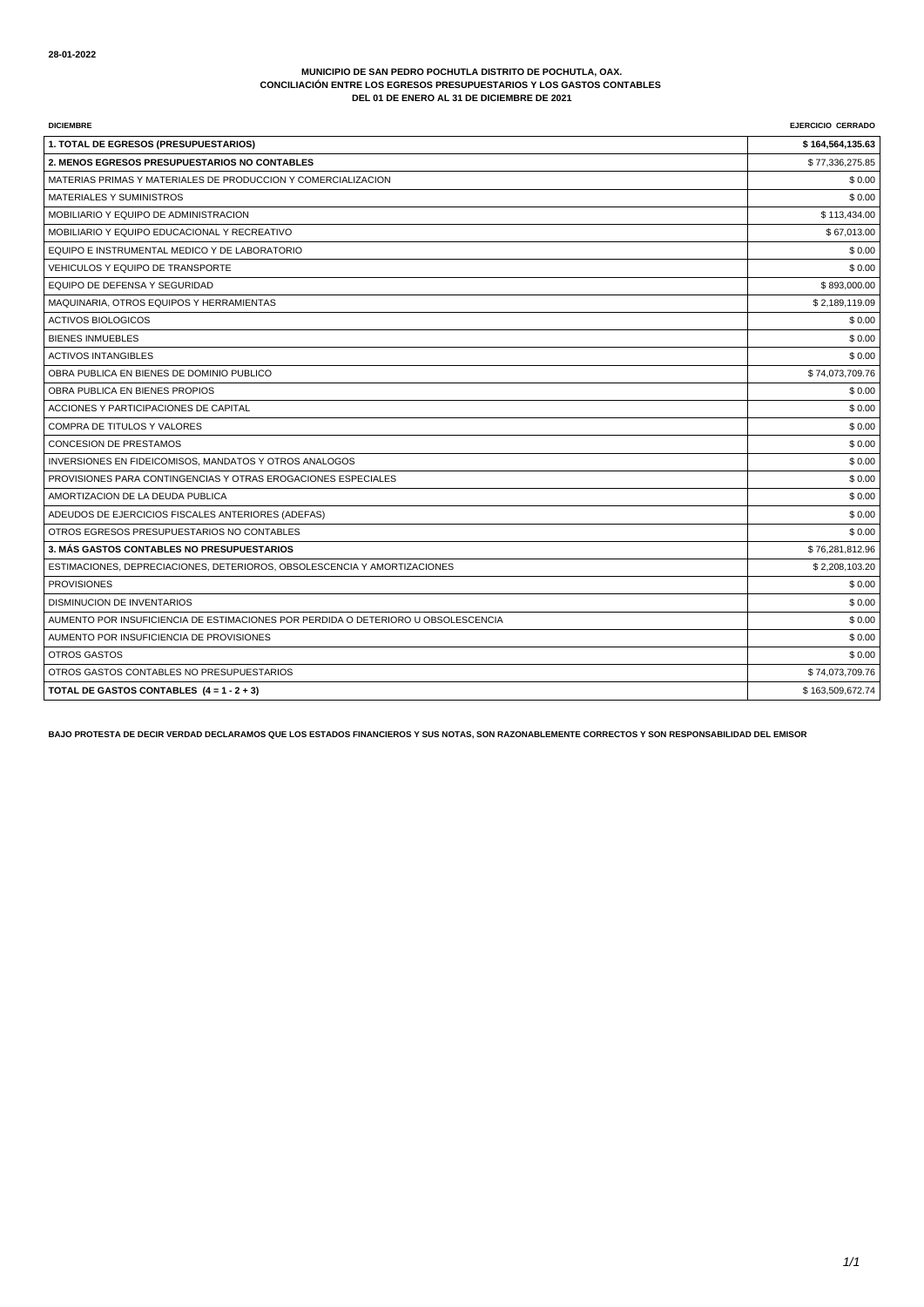

# **CADENA ORIGINAL**

| GF/324/02321/2021 | INFORME | 2021 | 4° TRIMESTRE | ITEF | INFORMES TRIMESTRALES DE ESTADOS FINANCIEROS | CONCILIACIÓN ENTRE LOS EGRESOS PRESUPUESTARIOS Y LOS GASTOS CONTABLES | 2022-01-29 17:10:56 | MUNICIPIO | 00001000000413138543 | MSP850101SI4 | MUNICIPIO DE SAN PEDRO POCHUTLA | POCHUTLA | OAXACA | DIRECCIÓN | PALACIO MUNICIPAL S/N CENTRO 70900 | tesoreriapochutla2022.2024@gmail.com | 9586882459 | AUTORIDAD | ROBERTO ANTONIO CABRERA GARCIA | SINDICO MUNICIPAL | DOCUMENTO | 59052c78abd8448ed8af24a67ced3f1a37dd5495ca5a0d7da2fdf4271b213489 |

# **FIRMA ELECTRÓNICA**

IBVzZO/FWzPyWhGYIxSQRXahlPCsqpjDU/gfkgdiae385hZNvJqYZJa5L5sEm2NrEr3FO3rHTcCIN6bmU2f7pO1AC0FffysGpURKxFG3/MmjVLpHcarQ7xhUiTdnkv6Cc4/Wr uBg+fcHFbDvrriP+88fKnGq8peQU6k87D8gA8i5CnAXv10IMWHeZcBeqDKKZq6MgThzkapI2YFcfQgcpgHFAGUM35STBTMRDctlfBLiswybKZrU9nJsFw+1geNBO7fpKE/D 0cYMMrlWf/xa6NDvWPc04omvVPtYE/upGeeedNrIVI4io7X/fDD5UeUPDB2uGNFQwKyZP2Jb88yWGQ==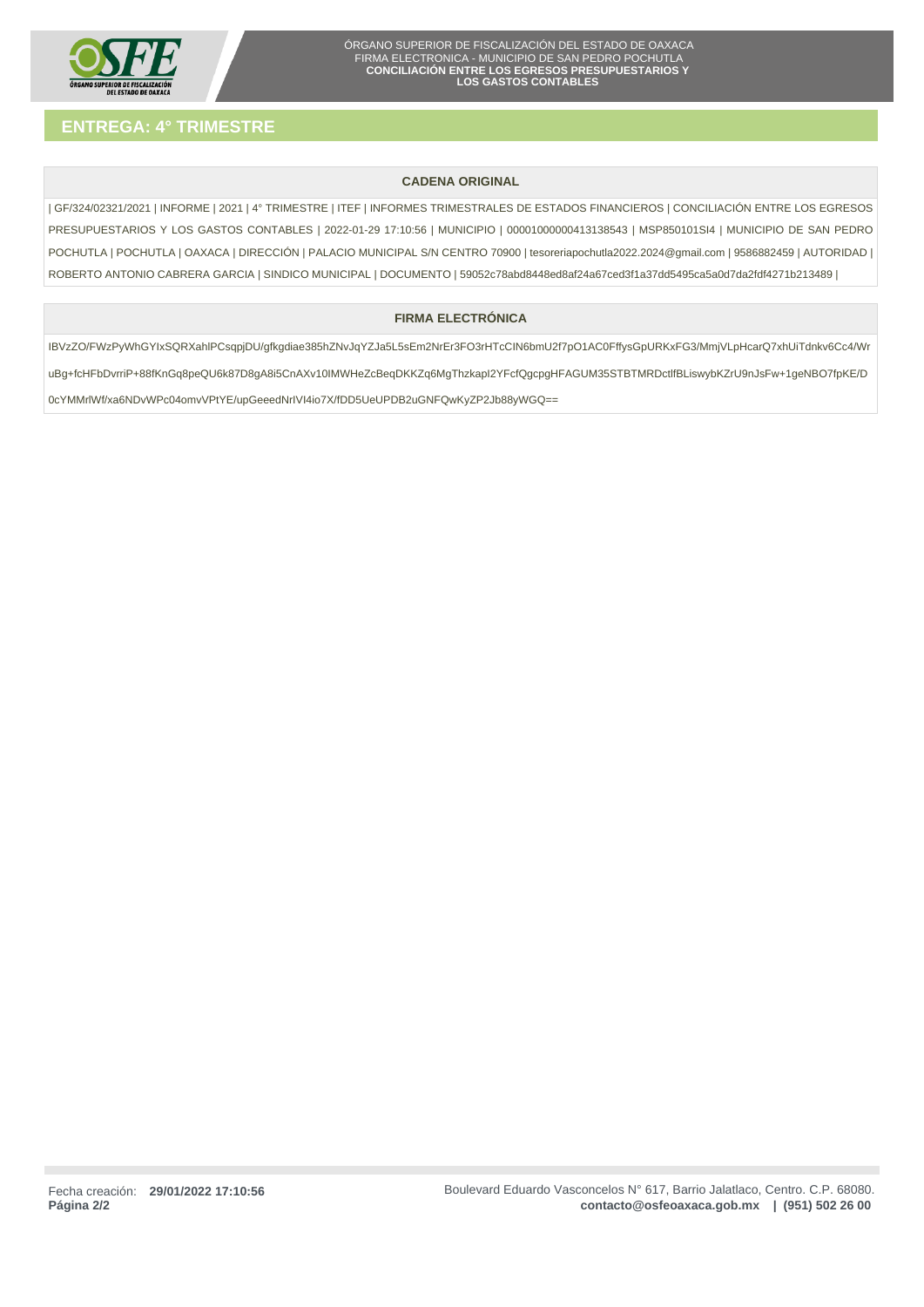NOTAS DE MEMORIA (CUENTAS DE ORDEN) DEL 01 DE ENERO AL 31 DE DICIEMBRE DEL 2021

**DICIEMBRE EJERCICIO CERRADO**

| MEM-1                  |                                                                                                |                |
|------------------------|------------------------------------------------------------------------------------------------|----------------|
| <b>CUENTA CONTABLE</b> | <b>CONCEPTO</b>                                                                                | <b>IMPORTE</b> |
| 7111                   | <b>VALORES EN CUSTODIA</b>                                                                     | 0.00           |
| 7121                   | CUSTODIA DE VALORES                                                                            | 0.00           |
| 7131                   | INSTRUMENTOS DE CREDITO PRESTADOS A FORMADORES DE MERCADO                                      | 0.00           |
| 7141                   | PRESTAMO DE INSTRUMENTOS DE CREDITO A FORMADORES DE MERCADO Y SU GARANTIA                      | 0.00           |
| 7151                   | INSTRUMENTOS DE CREDITO RECIBIDOS EN GARANTIA DE LOS FORMADORES DE MERCADO                     | 0.00           |
| 7161                   | GARANTIA DE CREDITOS RECIBIDOS DE LOS FORMADORES DE MERCADO                                    | 0.00           |
| 7211                   | AUTORIZACION PARA LA EMISION DE BONOS. TITULOS Y VALORES DE LA DEUDA PUBLICA INTERNA           | 0.00           |
| 7221                   | AUTORIZACION PARA LA EMISION DE BONOS. TITULOS Y VALORES DE LA DEUDA PUBLICA EXTERNA           | 0.00           |
| 7231                   | EMISIONES AUTORIZADAS DE LA DEUDA PUBLICA INTERNA Y EXTERNA                                    | 0.00           |
| 7241                   | SUSCRIPCION DE CONTRATOS DE PRESTAMOS Y OTRAS OBLIGACIONES DE LA DEUDA PUBLICA INTERNA         | 0.00           |
| 7251                   | SUSCRIPCION DE CONTRATOS DE PRESTAMOS Y OTRAS OBLIGACIONES DE LA DEUDA PUBLICA EXTERNA         | 0.00           |
| 7261                   | CONTRATOS DE PRESTAMOS Y OTRAS OBLIGACIONES DE LA DEUDA PUBLICA INTERNA Y EXTERNA              | 0.00           |
| 7311                   | AVALES AUTORIZADOS                                                                             | 0.00           |
| 7321                   | <b>AVALES FIRMADOS</b>                                                                         | 0.00           |
| 7331                   | FIANZAS Y GARANTIAS RECIBIDAS POR DEUDAS A COBRAR                                              | 22,518,918.80  |
| 7341                   | <b>FIANZAS Y GARANTIAS RECIBIDAS</b>                                                           | 22,518,918.80  |
| 7351                   | FIANZAS OTORGADAS PARA RESPALDAR OBLIGACIONES NO FISCALES DEL GOBIERNO                         | 0.00           |
| 7361                   | FIANZAS OTORGADAS DEL GOBIERNO PARA RESPALDAR OBLIGACIONES NO FISCALES                         | 0.00           |
| 7411                   | DEMANDAS JUDICIAL EN PROCESO DE RESOLUCION                                                     | 0.00           |
| 7421                   | RESOLUCION DE DEMANDAS EN PROCESO JUDICIAL                                                     | 0.00           |
| 7511                   | CONTRATOS PARA INVERSION MEDIANTE PROYECTOS PARA PRESTACION DE SERVICIOS (PPS) Y SIMILARES     | 0.00           |
| 7521                   | INVERSION PUBLICA CONTRATADA MEDIANTE PROYECTOS PARA PRESTACION DE SERVICIOS (PPS) Y SIMILARES | 0.00           |
| 7611                   | BIENES BAJO CONTRATO EN CONCESION                                                              | 0.00           |
| 7621                   | CONTRATO DE CONCESION POR BIENES                                                               | 0.00           |
| 7631                   | BIENES BAJO CONTRATO EN COMODATO                                                               | 0.00           |
| 7641                   | CONTRATO DE COMODATO POR BIENES                                                                | 0.00           |
|                        | <b>TOTAL</b>                                                                                   | 45,037,837.60  |
| <b>OBSERVACIONES:</b>  |                                                                                                |                |

| MEM-2                 |                                              |                |
|-----------------------|----------------------------------------------|----------------|
| <b>CUENTA</b>         | <b>CONCEPTO</b>                              | <b>IMPORTE</b> |
| <b>PRESUPUESTAL</b>   |                                              |                |
| 8                     | CUENTAS DE ORDEN PRESUPUESTARIAS             |                |
| 81                    | LEY DE INGRESOS                              |                |
| 8111                  | LEY DE INGRESOS ESTIMADA                     | 162,658,825.96 |
| 8121                  | LEY DE INGRESOS POR EJECUTAR                 | 14,772,038.28  |
| 8131                  | MODIFICACIONES A LA LEY DE INGRESOS ESTIMADA | 14,480,324.54  |
| 8141                  | LEY DE INGRESOS DEVENGADA                    | 162,367,112.22 |
| 8151                  | LEY DE INGRESOS RECAUDADA                    | 162,367,112.22 |
| 82                    | PRESUPUESTO DE EGRESOS                       |                |
| 8211                  | PRESUPUESTO DE EGRESOS APROBADO              | 162,658,825.96 |
| 8221                  | PRESUPUESTO DE EGRESOS POR EJERCER           | 12,575,014.87  |
| 8231                  | PRESUPUESTO DE EGRESOS MODIFICADO            | 14,480,324.54  |
| 8241                  | PRESUPUESTO DE EGRESOS COMPROMETIDO          | 164,564,135.63 |
| 8251                  | PRESUPUESTO DE EGRESOS DEVENGADO             | 164,564,135.63 |
| 8261                  | PRESUPUESTO DE EGRESOS EJERCIDO              | 164,564,135.63 |
| 8271                  | PRESUPUESTO DE EGRESOS PAGADO                | 164,564,135.63 |
| <b>OBSERVACIONES:</b> |                                              |                |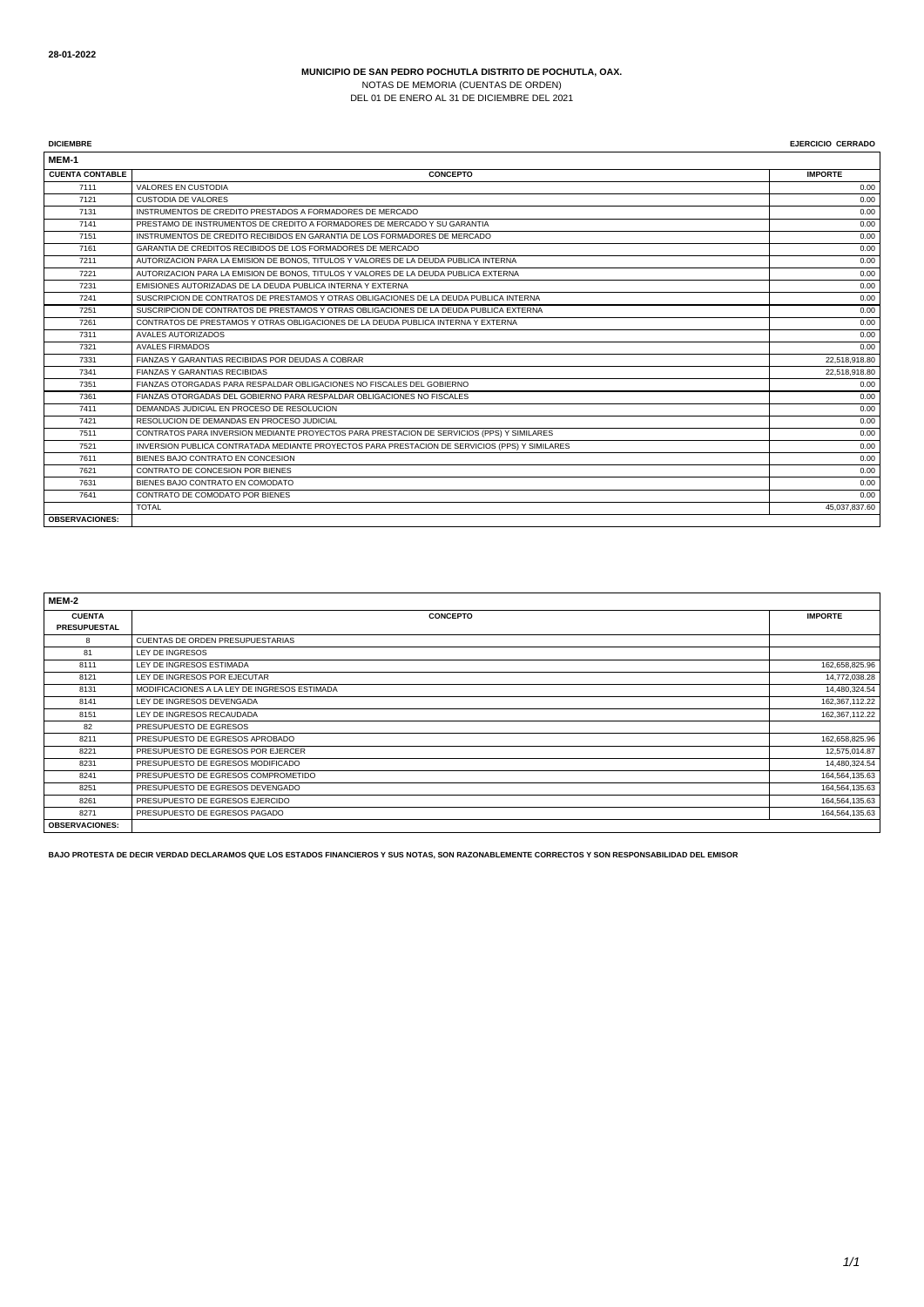

# **CADENA ORIGINAL**

| GF/324/02321/2021 | INFORME | 2021 | 4° TRIMESTRE | ITEF | INFORMES TRIMESTRALES DE ESTADOS FINANCIEROS | NOTAS DE MEMORIA (CUENTAS DE ORDEN) | 2022-01-29 17:10:56 | MUNICIPIO | 00001000000413138543 | MSP850101SI4 | MUNICIPIO DE SAN PEDRO POCHUTLA | POCHUTLA | OAXACA | DIRECCIÓN | PALACIO MUNICIPAL S/N CENTRO 70900 | tesoreriapochutla2022.2024@gmail.com | 9586882459 | AUTORIDAD | ROBERTO ANTONIO CABRERA GARCIA | SINDICO MUNICIPAL | DOCUMENTO | 832d95389e8053d1acf0943efa97316b6b25521336ddd72dc66ba37e5881a859 |

# **FIRMA ELECTRÓNICA**

LS0Q5aHu+PRfsGCqjh5pe64Y8puxzHwDaUjhM7f4snHlmoOXVcVygXCf95623gK7Q1sSdzJ15HdNZi3XCDQNm/oHSzJCyh6pfW+GIndepP9/iIs+6h4oSQvI587mek+EYIb W6RzyKSVQzjmo794j9H8TEeeQHMCTHTMAgmN3kckp6YqL26a3rrAVnl6yh3sQRrsqPf1zfy17aTCj49QtjC0cipMNFW9QKYsM6utJnckcASiz7SonMoJenK3nbCtKcu2/Pc3 Z4q5r/hzCt4pcXNCu5e11L/RZo2cAklQssBJQfefLIuA6NZHPRiXCo/LlEOthsjPQ/+janf/S6IYicw==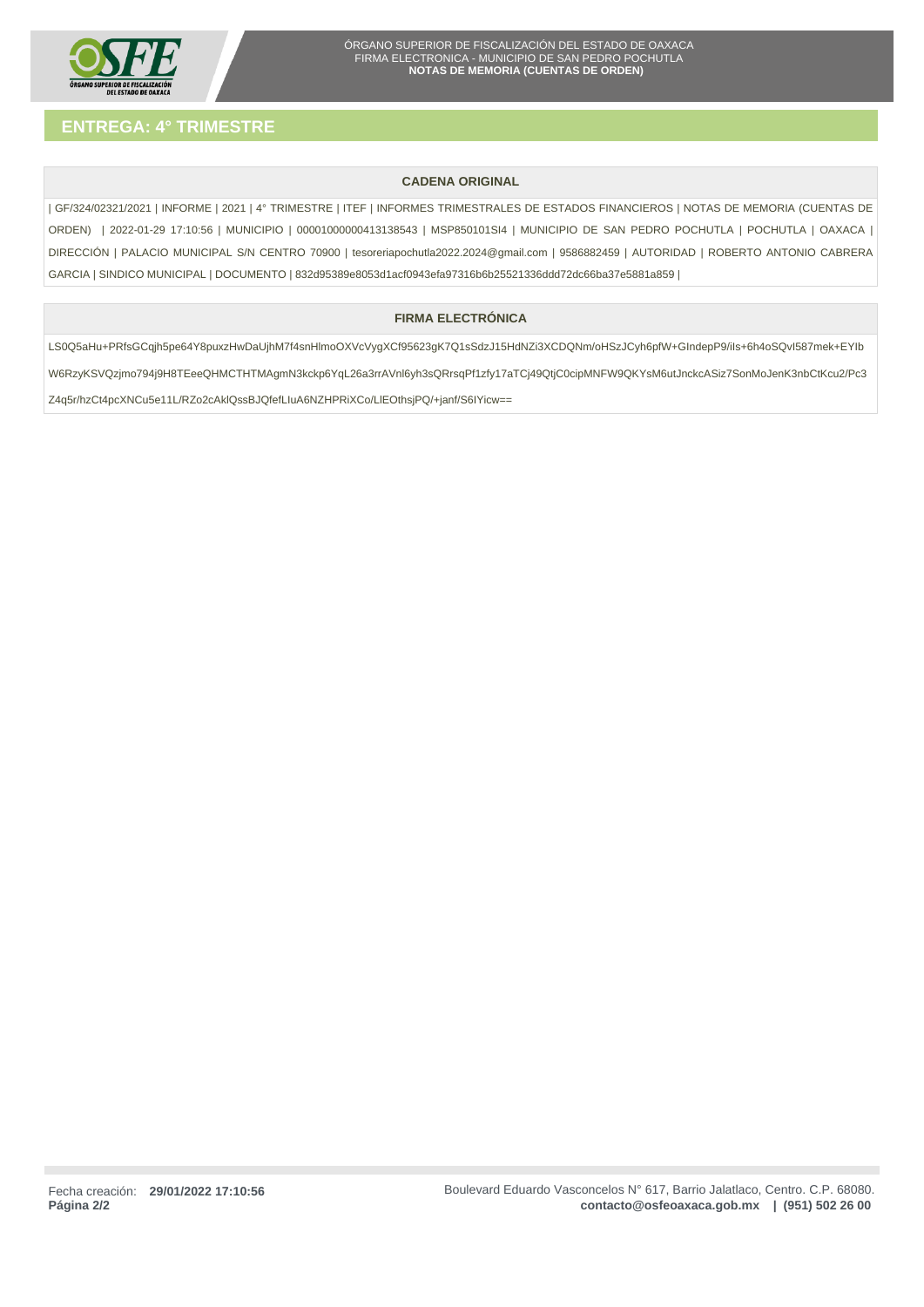## **MUNICIPIO DE SAN PEDRO POCHUTLA DISTRITO DE POCHUTLA, OAX. NOTAS DE GESTIÓN ADMINISTRATIVA AL 31 DE DICIEMBRE DE 2021**

**DICIEMBRE EJERCICIO CERRADO**

### **1. INTRODUCCIÓN.**

Los Estados Financieros del municipio se integran con la información resultante del registro de las operaciones derivadas de: la recaudación de los ingresos, el ejercicio del gasto público, registro y modificación del patrimonio, administración y resguardo de los bienes de su propiedad o a su cuidado, así como del registro y amortización de la deuda pública, bajo los criterios del marco normativo aplicable.

Muestran información financiera relativa al destino de los recursos y el ejercicio del gasto, de utilidad para la toma de decisiones de la administración municipal y para todos los usuarios de la misma, contribuyendo a la rendición de cuentas y a la transparencia.

## **2. PANORAMA ECONÓMICO Y FINANCIERO**

El H. Ayuntamiento representa una gestión municipal de tres años, por el período de 2019-2021.

El ejercicio fiscal 2021 inicia con un ingreso estimado de \$162,658,825.96 y con un presupuesto aprobado con el mismo importe.

El Ayuntamiento obtiene sus ingresos principalmente por: impuestos, derechos, contribuciones de mejoras, productos y aprovechamientos, de conformidad con la Ley de Ingresos para el presente ejercicio fiscal.

Asimismo, por Participaciones y Aportaciones Federales, conforme a lo dispuesto por la Ley de Coordinación Fiscal.

A la fecha, el techo presupuestal se ha modificado incrementado en \$14,480,324.54, que representa un porcentaje de 8%.

## **3. AUTORIZACIÓN E HISTORIA**

## **a) Fecha de creación del ente.**

El municipio de San Pedro Pochutla se constituyó en 1968 mediante decreto publicado en el Periódico Oficial del Estado con fecha 05 de octubre del mismo año, registrándose en la Secretaría de Hacienda y Crédito Público con el Registro Federal de Contribuyentes MSP850101SI4 y con domicilio fiscal en Palacio Municipal SN. Col. Centro, San Pedro Pochutla, Oaxaca, C.P. 70900.

#### **b) Principales cambios en su estructura.**

El municipio está constituido por 7 de agencias municipales: Benito Juárez, los Naranjos Esquipulas, Puerto Ángel, San José Chacalapa, San Isidro Apango, San Pedro Cafetitlán y San Miguel Figueroa; 4 de agencias de policía: Santa María el Limón, Toltepec, Unión de Guerrero y Zipolite y en los últimos años su estructura no ha tenido cambios importantes.

San Pedro Pochutla significa el lugar de los Pochotes, etimología: Pocht = pochote, ceiba Tla = lugar de. Se fundó en el año 1600 y los primeros pobladores fueron los zapotecas, en el año 2003 se le concedió el título de ciudad.

## **4. ORGANIZACIÓN Y OBJETO SOCIAL**

## **a) Objeto social.**

El Ayuntamiento constituye el Órgano de Gobierno del Municipio, sus integrantes fueron electos por elección de partidos políticos.

La administración pública municipal es la actividad que realiza el Gobierno Municipal, en la prestación de bienes y servicios públicos para satisfacer las necesidades; garantizando los derechos de la población que se encuentra establecida en un espacio geográfico determinado, en los términos que prevén las disposiciones jurídicas que regulan la administración pública municipal.

El municipio es la célula del territorio, organización política y administrativa de las entidades federativas; es libre para administrar su hacienda pública, para gobernarse, elegir sus autoridades, así como para dictar su normatividad observando respeto y congruencia con las esferas jurídicas tanto federal como estatal.

#### **b) Principal actividad.**

Funciones y servicios públicos establecidos en la Constitución Local en su artículo 113:

- 1. Agua potable, drenaje, alcantarillado, tratamiento y disposición de sus aguas residuales.
- 2. Alumbrado público
- 3. Limpia, recolección, traslado, tratamiento y disposición final de residuos
- 4. Mercados y centrales de abasto
- 5. Panteones
- 6. Rastro
- 7. Calles, parques y jardines y su equipamiento
- 8. Seguridad pública, en los términos del Artículo 21 de la Constitución General de la República, policía preventiva municipal y tránsito; así como protección civil
- 9. Los demás que la legislatura local determine según las condiciones territoriales y
- socioeconómicas de los Municipios; así como su capacidad administrativa y financiera.

## **c) Ejercicio fiscal.**

Correspondiente al ejercicio fiscal 2021. Enero a diciembre.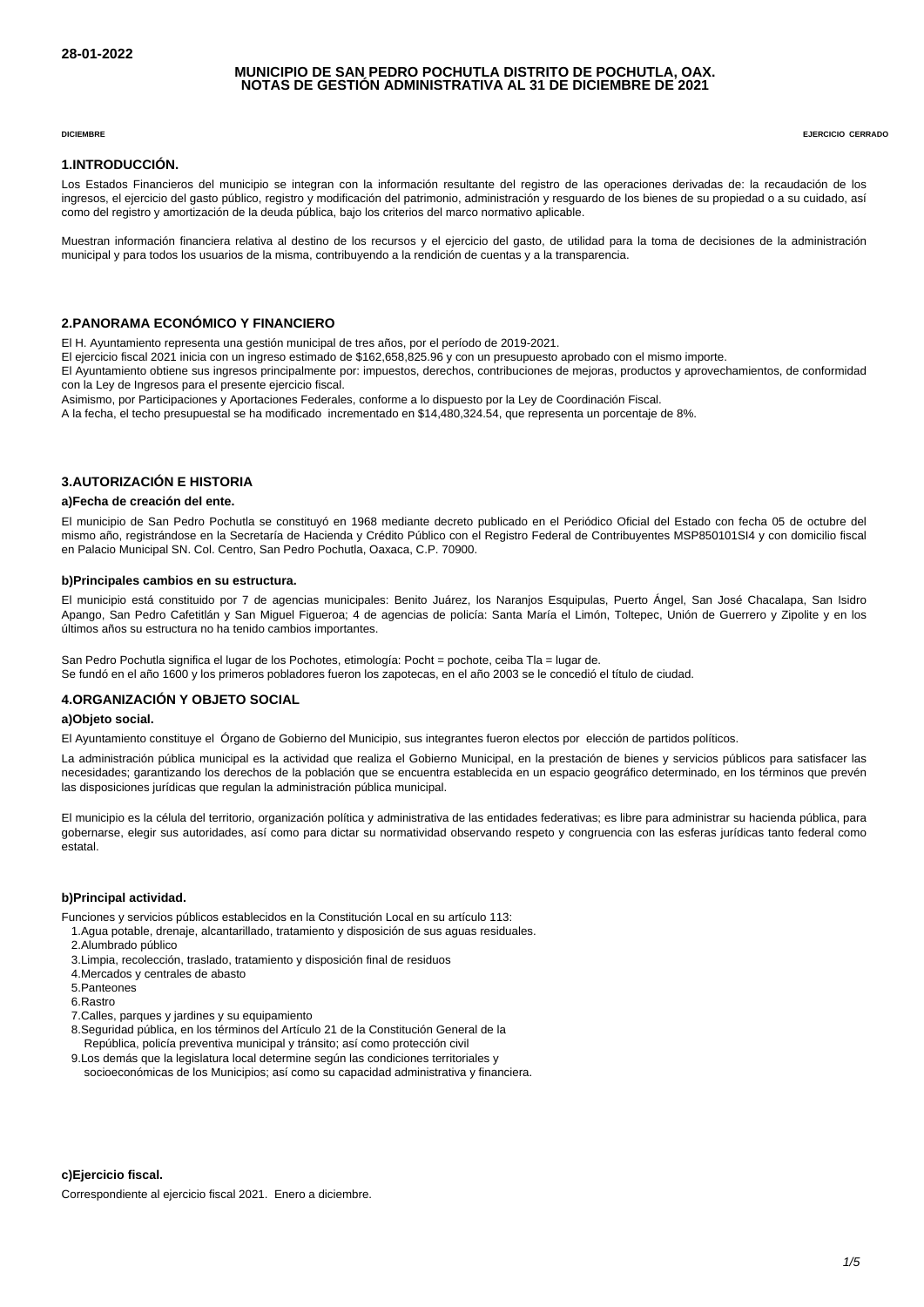## **MUNICIPIO DE SAN PEDRO POCHUTLA DISTRITO DE POCHUTLA, OAX. NOTAS DE GESTIÓN ADMINISTRATIVA AL 31 DE DICIEMBRE DE 2021**

## **d) Régimen jurídico.**

De conformidad con el artículo 113 de la Constitución Política del Estado Libre y Soberano de Oaxaca, el municipio tiene personalidad jurídica propia y constituye un nivel de gobierno.

## **e) Consideraciones fiscales del ente.**

Fiscalmente constituye una persona moral sin fines de lucro, con obligaciones en los siguientes conceptos:

1. Retenedor del Impuesto sobre la Renta por concepto de: sueldos y salarios, asimilados a salarios, por la prestación de servicios profesionales, por el otorgamiento del uso o goce temporal de bienes inmuebles.

2. Pago de ISR e IVA por los ingresos generados de las actividades no relacionadas con su función pública, por concepto de venta y prestación de servicios clasificados como ingresos propios.

3. A nivel Estatal está obligado al pago del Impuesto sobre Nóminas.

3. Pago de ISR e IVA por los ingresos generados de las actividades no relacionadas con su función pública, por concepto de venta y prestación de servicios clasificados como ingresos propios.

## **f) Estructura organizacional básica.**

El municipio está estructurado orgánicamente de la siguiente forma:

- Lic. Saimy Adriana Pineda Velasco Presidenta Municipal
- C. Miguel Antonio Cabrera García Sindico Procurador
- C. Sonia Silva Muños Sindico Hacendario
- C. Ricardo Ernesto Montelongo Ramos Regidor de Hacienda
- C. Marleny Aguilar García Regidora de Agricultura y Desarrollo Rural
- C. Santos Alberto Gutiérrez Velásquez Regidor de Educación
- C. Elia Montero Rosales Regidora de Bienestar
- C. Feliciano Cruz Martínez Regidor de Medio Ambiente
- C. Victoria Natividad Salinas Piña Regidora de la Mujer
- C. Archivaldo García Rodríguez Regidor de Fomento Deportivo y Comunicación Social
- C. Carlos David Jacinto Ortiz Secretario Municipal
- C. Pedro Cruz Martínez Tesorero Municipal

# **g) Fideicomisos, mandatos y análogos de los cuales es fideicomitente o fideicomisario.**

No aplica

# **5. BASES DE PREPARACIÓN DE LOS ESTADOS FINANCIEROS**

## **a) Si se ha observado la normatividad emitida por el CONAC y las disposiciones legales aplicables.**

En la preparación de los estados financieros se ha observado el cumplimiento de lo dispuesto por la Ley General de Contabilidad Gubernamental y la normatividad emitida por el Consejo Nacional de Armonización Contable, así como las disposiciones aplicables:

- Ley Orgánica Municipal del Estado de Oaxaca
- Ley de Hacienda Municipal del Estado de Oaxaca
- Ley de Fiscalización Superior y Rendición de Cuentas para el Estado de Oaxaca
- Ley de Ingresos Municipal para el ejercicio 2021
- Presupuesto de Egresos Municipal para el ejercicio 2021
- Otras disposiciones aplicables

b) La normatividad aplicada para el reconocimiento, valuación y revelación de los diferentes rubros de la información financiera, así **como las bases de medición utilizadas para la elaboración de los estados financieros.**

El total de las operaciones están reconocidas a su costo histórico, según lo establece el postulado básico de Valuación.

**c) Postulados básicos.**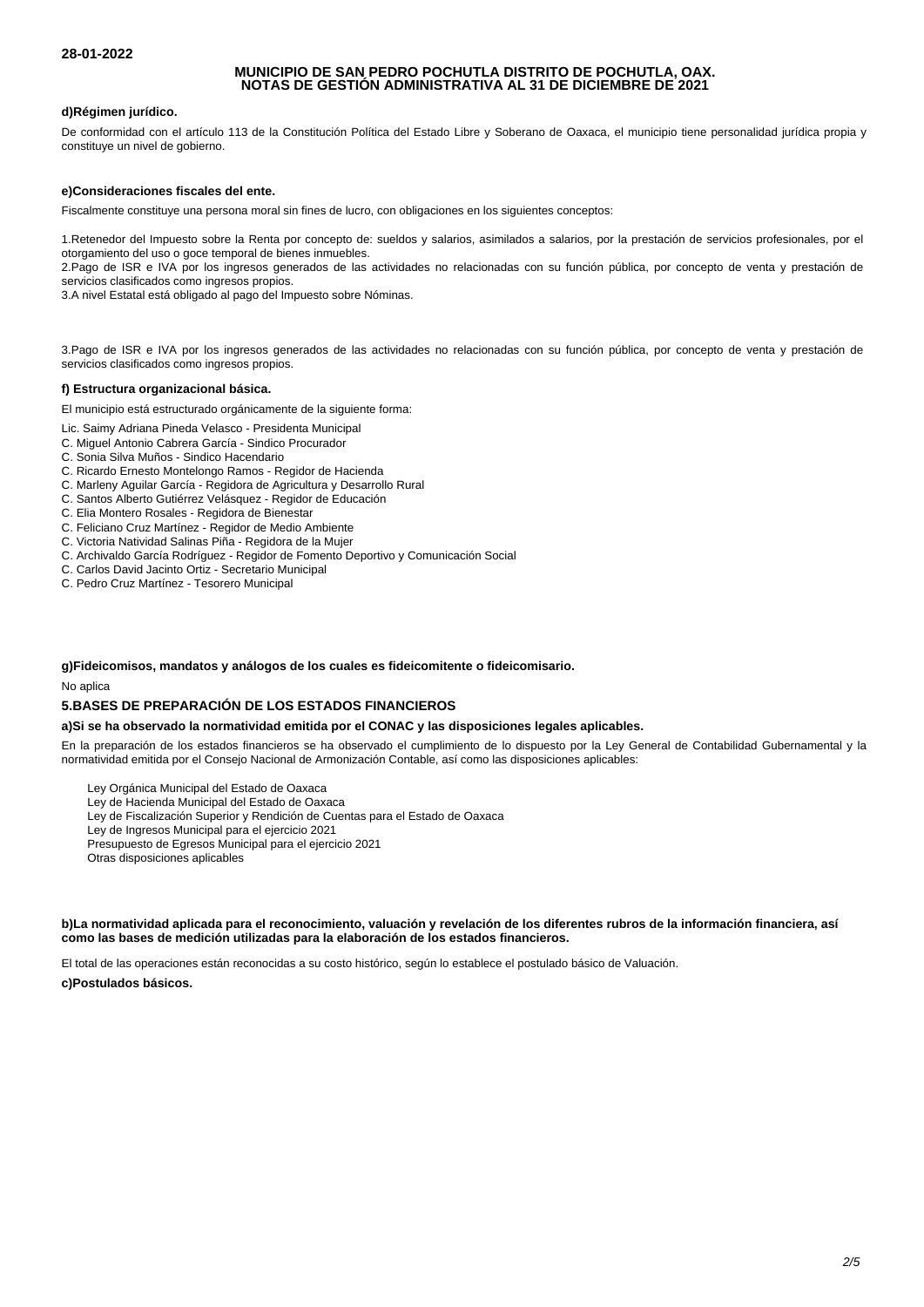## **28-01-2022**

## **MUNICIPIO DE SAN PEDRO POCHUTLA DISTRITO DE POCHUTLA, OAX. NOTAS DE GESTIÓN ADMINISTRATIVA AL 31 DE DICIEMBRE DE 2021**

Los postulados básicos de contabilidad gubernamental emitidos por el CONAC en el Acuerdo publicado el 20 de agosto de 2009:

- 1. Sustancia Económica
- 2. Entes Públicos
- 3. Existencia Permanente
- 4. Revelación Suficiente
- 5. Importancia Relativa
- 6. Registro e Integración Presupuestaria
- 7. Consolidación de la Información Financiera
- 8. Devengo Contable
- 9. Valuación
- 10. Dualidad Económica
- 11. Consistencia

## **d) Normatividad supletoria.**

No se aplica normatividad supletoria.

# **e) Para las entidades que por primera vez estén implementando la base devengado de acuerdo a la Ley de Contabilidad.**

El municipio registra su contabilidad con base de devengo, de acuerdo a las disposiciones de la Ley General de Contabilidad Gubernamental.

A partir del ejercicio 2014 se registra la contabilidad en el sistema de contabilidad armonizado Sistema Municipal de Contabilidad Armonizada SiMCA puesto a disposición de los municipios por la Auditoría Superior del Estado de Oaxaca.

## **6. POLÍTICAS DE CONTABILIDAD SIGNIFICATIVAS**

**a) Actualización. Se informará del método utilizado para la actualización del valor de los activos, pasivos y Hacienda Pública/Patrimonio y las razones de dicha elección. Así como informar de la desconexión o reconexión inflacionaria.**

El municipio no ha utilizado ningún método para la actualización de valor de los Activos, Pasivos y Hacienda Pública y/o Patrimonio.

**b) Informar sobre la realización de operaciones en el extranjero y de sus efectos en la información financiera gubernamental.**

El municipio no tiene facultades para realizar operaciones en el extranjero.

**c) Método de valuación de la inversión en acciones de Compañías subsidiarias no consolidadas y asociadas.**

El municipio no tiene acciones de algún otro ente.

#### **d) Sistema y método de valuación de inventarios y costo de lo vendido.**

El municipio actualmente no tiene implementado control de inventarios, en consecuencia no ha establecido sistema o método de valuación en inventarios y costo de lo vendido. Los bienes de consumo se registran directamente al gasto.

### **e) Beneficios a empleados. Revelar el cálculo de la reserva actuarial, valor presente de los ingresos esperados comparado con el valor presente de la estimación de gastos tanto de los beneficiarios actuales como futuros.**

El municipio no tiene reservas para beneficios futuros de los empleados, únicamente las consideradas anualmente en el presupuesto de egresos del presente ejercicio fiscal.

## **f) Provisiones:**

Al cierre del ejercicio 2020 se tenia registrada una provisión de \$ 2,757,129.84 la cual al cierre del tercer trimestre de 2021 se ha pagado el 66.68%.

## **g) Reservas: objetivo de su creación, monto y plazo.**

El municipio no tiene registradas reservas.

## **h) Cambios en políticas contables y corrección de errores junto con la revelación de los efectos que se tendrá en la información financiera del ente público, ya sea retrospectivos o prospectivos.**

Desde el ejercicio 2018, el municipio no tiene establecidos cambios en políticas contables y no se realizaron correcciones de errores.

#### **i) Reclasificaciones.**

No se realizaron reclasificaciones entre cuentas por efectos de cambios en los tipos de operaciones

#### **j) Depuración y cancelación de saldos.**

Se realizaron ajustes en las partidas del 3% impuesto sobre nómina y 5 al millar.

## **7. POSICIÓN EN MONEDA EXTRANJERA Y PROTECCIÓN POR RIESGO CAMBIARIO**

#### **a) Activos en moneda extranjera.**

No se tienen Activos en moneda extranjera

## **b) Pasivos en moneda extranjera.**

No se tienen pasivos en moneda extranjera

## **c) Posición en moneda extranjera.**

No se tienen pasivos en moneda extranjera

#### **d) Tipo de cambio.**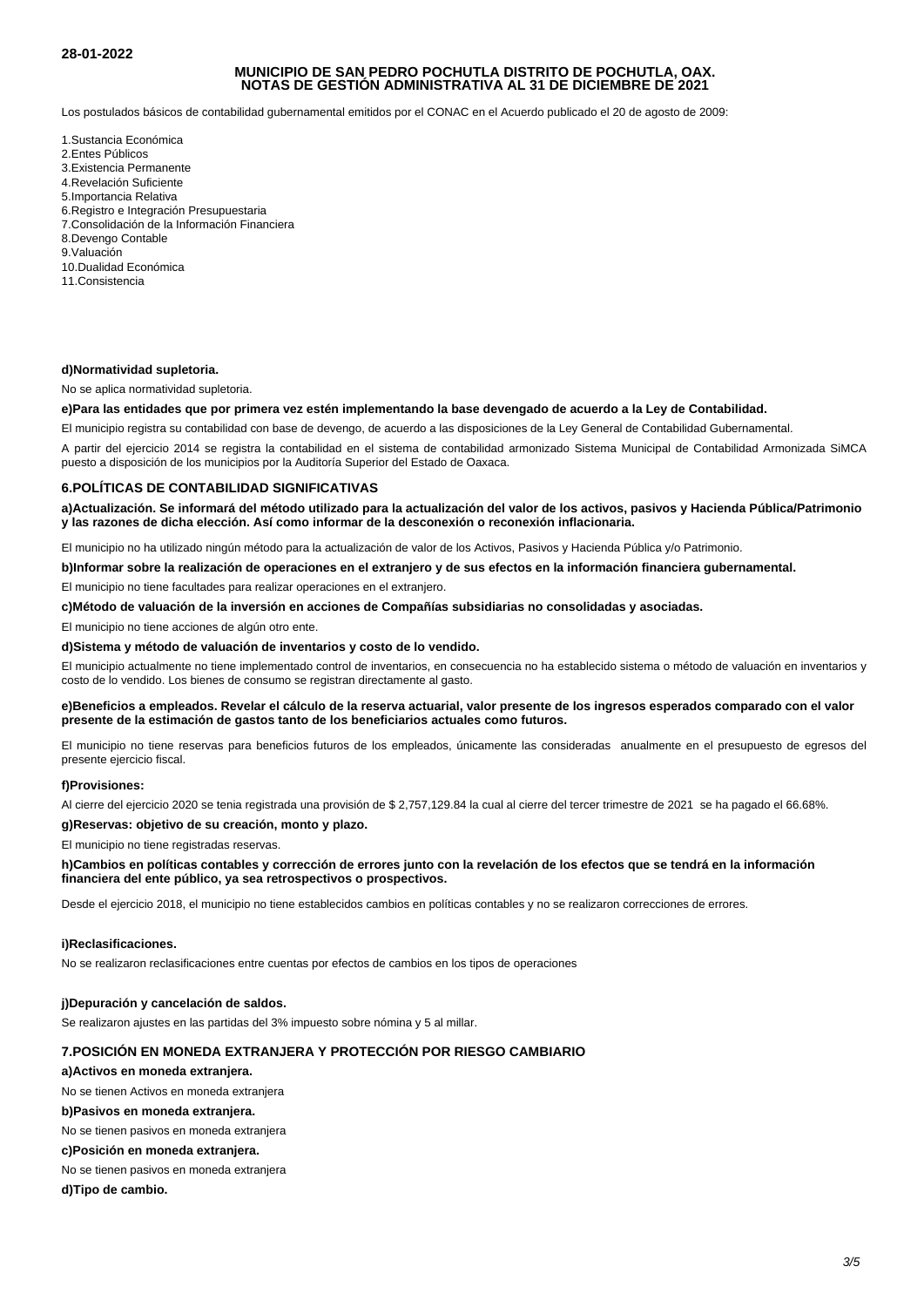## **MUNICIPIO DE SAN PEDRO POCHUTLA DISTRITO DE POCHUTLA, OAX. NOTAS DE GESTIÓN ADMINISTRATIVA AL 31 DE DICIEMBRE DE 2021**

No se tienen operaciones en moneda extranjera

#### **e) Equivalente en moneda nacional.**

No se tienen operaciones en moneda extranjera

## **8. REPORTE ANALÍTICO DEL ACTIVO**

#### **a) Vida útil o porcentajes de depreciación, deterioro o amortización utilizados en los diferentes tipos de activos.**

Para el registro de bienes muebles e inmuebles incorporados a la contabilidad, a partir del ejercicio 2014, el Municipio toma valores de vida útil y porcentajes de depreciación, deterioro y amortización de acuerdo a los parámetros de vida útil establecidos por el CONAC en el Acuerdo publicado el 15 de agosto de 2012.

Respecto a la vida útil de bienes localizados en el inventario físico sin comprobante de compra, la vida útil es determinada por el área del Municipio responsable de los bienes de acuerdo a las condiciones físicas de los mismos, con base en el conocimiento y experiencia en el tema.

#### **b) Cambios en el porcentaje de depreciación o valor residual de los activos.**

Se aplica el método de depreciación por línea recta. A la fecha no se modifican los registros de porcentajes de depreciación o valor residual de los activos.

**c) Importe de los gastos capitalizados en el ejercicio, tanto financieros como de investigación y desarrollo.**

No se tienen registrados este tipo de gastos.

**d) Riesgos por tipo de cambio o tipo de interés de las inversiones financieras.**

No se tienen inversiones financieras en moneda extranjera que originen riesgos.

**e) Valor activado en el ejercicio de los bienes construidos por la entidad.**

Las obras en proceso en bienes propios y en bienes de dominio público construidos por el Municipio se registran en cuentas de activo como obras en proceso.

A la conclusión de las obras, se reclasifican de acuerdo a su naturaleza, incorporándose al patrimonio municipal las construidas en bienes propios sujetas al inventario, y las de dominio público y transferibles se afectan al gasto como inversión no capitalizable.

#### **f) Otras circunstancias de carácter significativo que afecten el activo, tales como bienes en garantía, señalados en embargos, litigios, títulos de inversiones entregados en garantías, baja significativa del valor de inversiones financieras, etc.**

No se tienen situaciones importantes que afecten los activos propiedad del Municipio.

#### **g) Desmantelamiento de Activos, procedimientos, implicaciones, efectos contables.**

No se tienen desmantelamiento de activos.

#### **h) Administración de activos; planeación con el objetivo de que el ente los utilice de manera más efectiva.**

Las adquisiciones de bienes muebles se realizan de acuerdo a las necesidades prioritarias de las áreas del Municipio; registrándose simultáneamente en la contabilidad y en el inventario de bienes, donde se asignan y emiten los resguardos a nombre de la persona responsable del cuidado, recabándose las firmas respectivas.

Adicionalmente, se deben incluir las explicaciones de las principales variaciones en el activo, en cuadros comparativos como sigue:

 **a) Inversiones en valores.**

No se tienen inversiones en valores.

#### **b) Patrimonio de Organismos descentralizados de Control Presupuestario Indirecto.**

No se tiene Patrimonio de Organismos descentralizados de Control Presupuestario Indirecto.

### **c) Inversiones en empresas de participación mayoritaria.**

No se tienen Inversiones en empresas de participación mayoritaria.

 **d) Inversiones en empresas de participación minoritaria.**

No se tienen inversiones en empresas de participación minoritaria

 **e) Patrimonio de organismos descentralizados de control presupuestario directo, según corresponda.**

No se tiene Patrimonio de organismos descentralizados de control presupuestario directo

## **9. FIDEICOMISOS, MANDATOS Y ANÁLOGOS**

El municipio no registra Fideicomisos, Mandatos y Análogos.

#### **10. REPORTE DE LA RECAUDACIÓN**

a) Análisis del comportamiento de la recaudación correspondiente al ente público o cualquier tipo de ingreso, de forma separada los **ingresos locales de los federales.**

Ver Formato NGA1 Anexo a las Notas de Gestión Administrativa.

#### **b) Proyección de la recaudación e ingresos en el mediano plazo.**

Ver Formato NGA2 Anexo a las Notas de Gestión Administrativa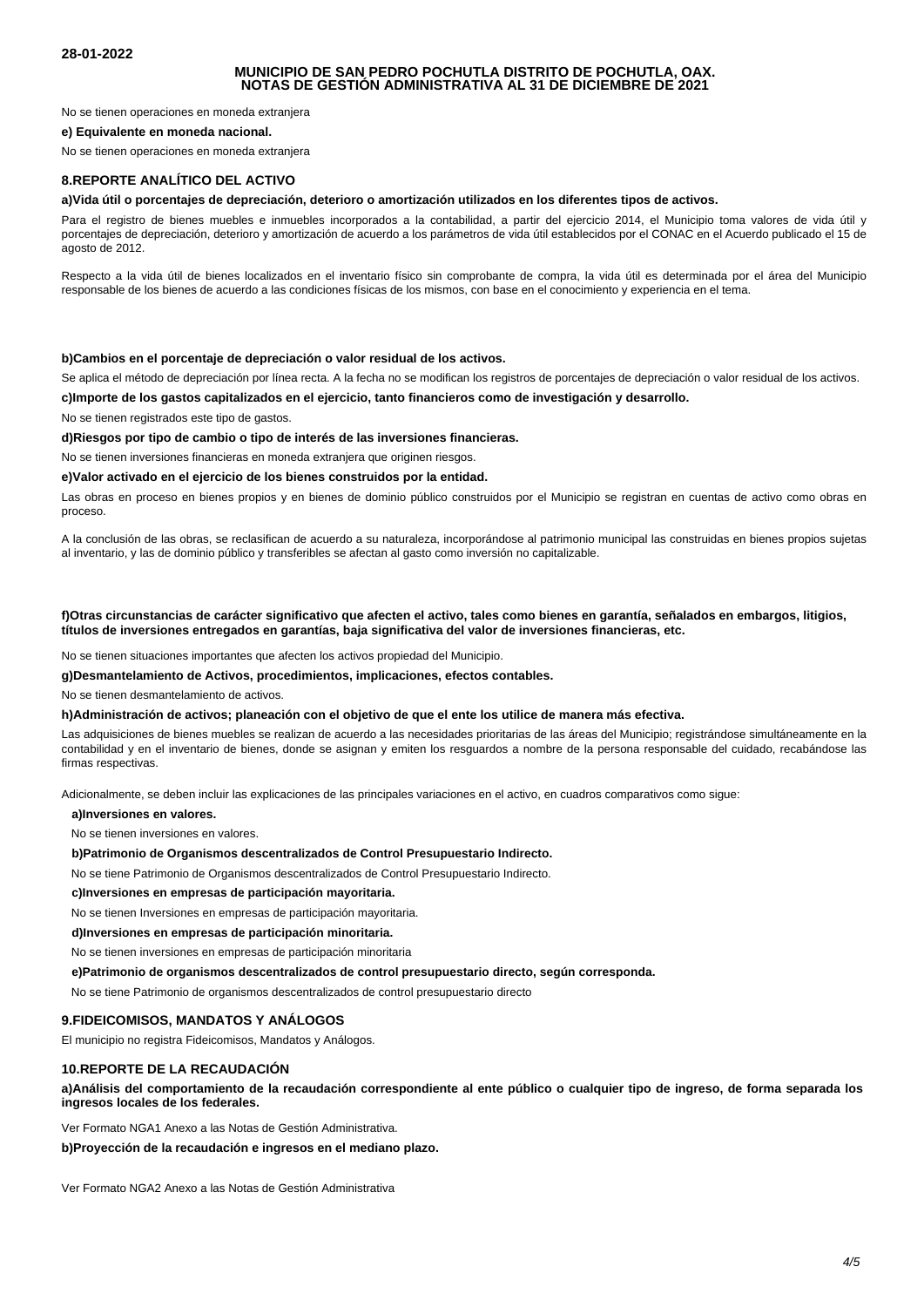## **MUNICIPIO DE SAN PEDRO POCHUTLA DISTRITO DE POCHUTLA, OAX. NOTAS DE GESTIÓN ADMINISTRATIVA AL 31 DE DICIEMBRE DE 2021**

# **11. INFORMACIÓN SOBRE LA DEUDA Y EL REPORTE ANALÍTICO DE LA DEUDA**

El Municipio no tiene contratada deuda pública.

a) Utilizar al menos los siguientes indicadores: deuda respecto al PIB y deuda respecto a la recaudación tomando, como mínimo, un **período igual o menor a 5 años.**

No aplica.

**b) Información de manera agrupada por tipo de valor gubernamental o instrumento financiero en la que se consideren intereses, comisiones, tasa, perfil de vencimiento y otros gastos de la deuda.**

No aplica.

# **12. CALIFICACIONES OTORGADAS**

No se cuenta con calificaciones otorgadas.

## **13. PROCESO DE MEJORA**

#### **a) Principales Políticas de control interno.**

Emitir medidas y lineamientos para hacer eficientes los procesos administrativos de adquisiciones, contratación de obra pública, control de personal, recaudación, ejercicio del gasto, etc.,

Dar seguimiento a la ejecución del Plan Municipal de Desarrollo y el Programa Operativo Anual.

Implementar mecanismos y acciones orientadas al cumplimiento total en materia de transparencia y acceso a la información.

Instaurar los procedimientos administrativos para dar cumplimiento a las nuevas disposiciones en la Armonización Contable de las finanzas públicas municipales, como requerimiento en la rendición de cuentas ante los entes fiscalizadores.

Monitoreo continuo y permanentemente de los programas registrados en el Plan de Desarrollo Municipal, a través del diseño de indicadores operativos, que permitan determinar su impacto político, social y económico.

Se realizan conciliaciones bancarias mensuales para obtener el saldo real en las cuentas bancarias.

### **b) Medidas de desempeño financiero, metas y alcance.**

Ejercer los recursos en partidas autorizadas en el Presupuesto de Egresos, tomando en cuenta el Presupuesto de Ingresos y el comportamiento de los ingresos reales, con el fin de alcanzar el cumplimiento de los objetivos, acciones y metas programadas en el Programa Operativo Anual.

## **14. INFORMACIÓN POR SEGMENTOS**

El Municipio de San Pedro Pochutla depende en gran medida de las aportaciones y participaciones Federales, situación por la cual es necesario concientizar a la población para concientizar el pago de sus contribuciones y así mismo promover el turismo .

## **15. EVENTOS POSTERIORES AL CIERRE**

No se tienen hechos relevantes ocurridos en el período posterior al que se informa, que proporcionen mayor evidencia sobre eventos que le afectan económicamente y que no se conocían a la fecha de cierre.

## **16. PARTES RELACIONADAS**

No existen partes relacionadas que pudieran ejercer influencia significativa sobre la toma de decisiones financieras y operativas

## **17. RESPONSABILIDAD SOBRE LA PRESENTACIÓN RAZONABLE DE LA INFORMACIÓN CONTABLE**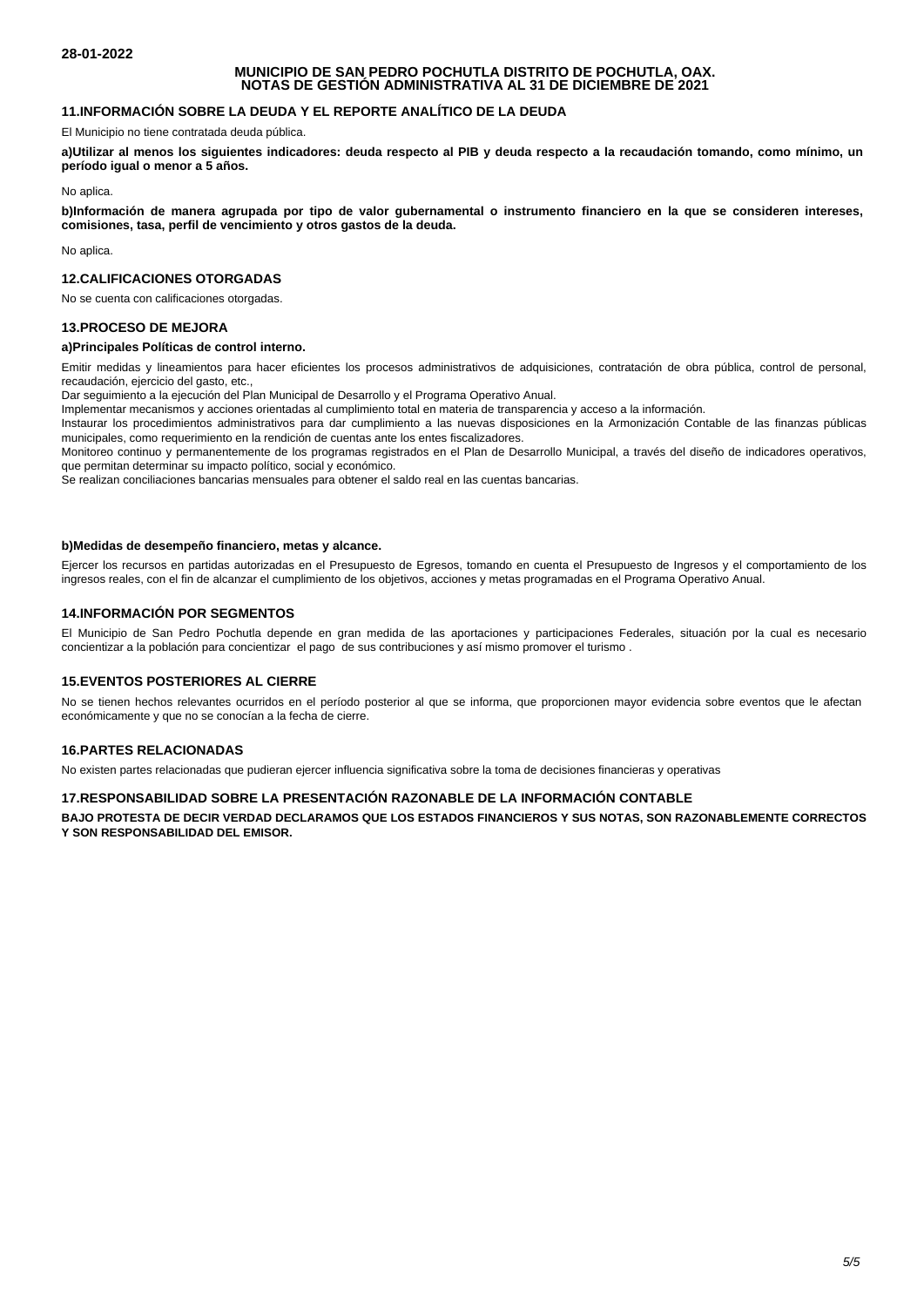

# **CADENA ORIGINAL**

| GF/324/02321/2021 | INFORME | 2021 | 4° TRIMESTRE | ITEF | INFORMES TRIMESTRALES DE ESTADOS FINANCIEROS | NOTAS DE GESTIÓN ADMINISTRATIVA | 2022-01-29 17:10:56 | MUNICIPIO | 00001000000413138543 | MSP850101SI4 | MUNICIPIO DE SAN PEDRO POCHUTLA | POCHUTLA | OAXACA | DIRECCIÓN | PALACIO MUNICIPAL S/N CENTRO 70900 | tesoreriapochutla2022.2024@gmail.com | 9586882459 | AUTORIDAD | ROBERTO ANTONIO CABRERA GARCIA | SINDICO MUNICIPAL | DOCUMENTO | 9514406f6106b32645de5aa13e7e6651ff014a5cb5f834b475fd01cdeb3090f5 |

# **FIRMA ELECTRÓNICA**

aVe9oXMk5SJ40iiY/D3JGmEcATX58ukfBQtTZ4lBm12BMC9HXKdlHMOw8ggCXfyKbt2BKUBFZt2KGzsp1V2W2eN1HoMJDq/p4hVJLhbjpcdWWoVwFVh5uzF7aqb+lkG0N FHMn8x0UiIDhg/fJO0Wbu2qgNDEXJ+q7SK/oiG6hZEcH9D7pObVZK9FinOC5vAwMNm9yYmKlneiONckDw0quOzyifHS3trN2kta68+B+1nkFvMWqLZDO1yIGsa8J7tt44sM axD50bS7BfLT0j1PeTc3jlSxiy42IH2rIF7InpwcySlQJ9JF+MbtujJtOcupWUUmBt9fsOV7Wmgh2FwbZA==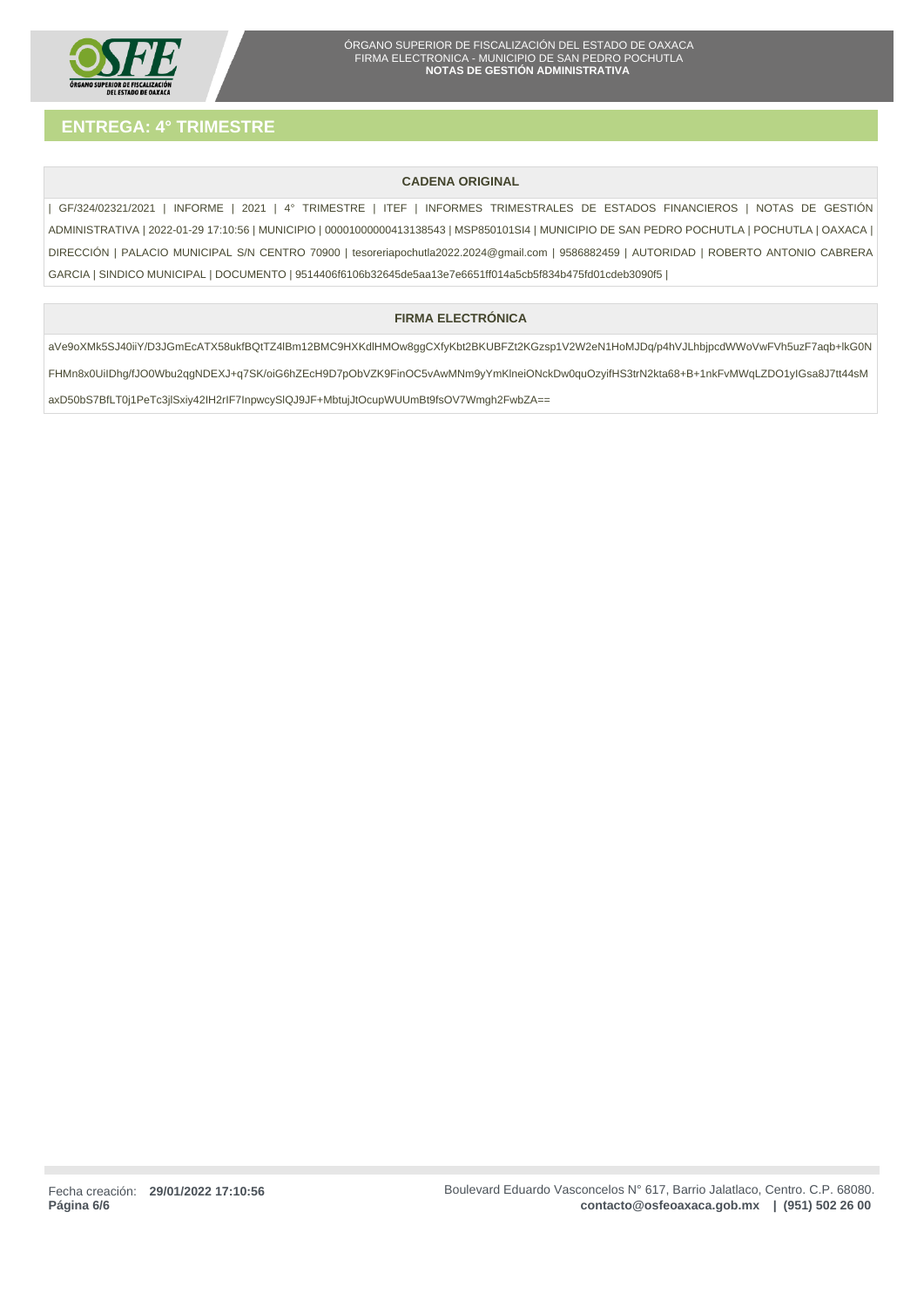FORMATOS, ANEXOS A LAS NOTAS DE GESTIÓN ADMINISTRATIVA

DEL 01 DE ENERO AL 31 DE DICIEMBRE DEL 2021

| <b>DICIEMBRE</b>                                 | <b>EJERCICIO CERRADO</b> |
|--------------------------------------------------|--------------------------|
| NGA <sub>1</sub>                                 |                          |
| A) ANÁLISIS DEL COMPORTAMIENTO DE LA RECAUDACIÓN |                          |
| REPORTE DE LA RECAUDACIÓN EJERCICIO 2021         |                          |
| <b>RUBRO DE INGRESO</b>                          | <b>IMPORTE</b>           |
| <b>INGRESOS LOCALES</b>                          | 8,632,312.13             |
| <b>IMPUESTOS</b>                                 | 1,592,847.35             |
| CONTRIBUCIONES DE MEJORAS                        | 1,600.00                 |
| <b>DERECHOS</b>                                  | 6,475,602.73             |
| <b>PRODUCTOS</b>                                 | 26,426.87                |
| <b>APROVECHAMIENTOS</b>                          | 535,835.18               |
| <b>INGRESOS FEDERALES</b>                        | 153,734,800.09           |
| <b>PARTICIPACIONES</b>                           | 41,951,522.00            |
| <b>APORTACIONES</b>                              | 103,936,298.09           |
| <b>CONVENIOS</b>                                 | 7,846,980.00             |
| <b>TOTAL</b>                                     | 162,367,112.22           |
| <b>OBSERVACIONES:</b>                            |                          |

| NGA <sub>2</sub>                                               |                  |                  |                   |  |
|----------------------------------------------------------------|------------------|------------------|-------------------|--|
| B) PROYECCIÓN DE LA RECAUDACIÓN E INGRESOS EN EL MEDIANO PLAZO |                  |                  |                   |  |
| <b>RUBRO DE INGRESO</b>                                        | <b>ESTIMADO</b>  | <b>RECAUDADO</b> | <b>MODIFICADO</b> |  |
| <b>INGRESOS LOCALES</b>                                        | 11,049,948.36    | 8,632,312.13     | 14,883,583.86     |  |
| <b>IMPUESTOS</b>                                               | 1.126.973.46     | 1.592.847.35     | 2,493,278.21      |  |
| <b>CONTRIBUCIONES DE MEJORAS</b>                               | 4.00             | 1,600.00         | 1,603.50          |  |
| <b>DERECHOS</b>                                                | 9,460,956.90     | 6,475,602.73     | 11,645,063.00     |  |
| <b>PRODUCTOS</b>                                               | 42.006.00        | 26,426.87        | 44,600.15         |  |
| <b>APROVECHAMIENTOS</b>                                        | 420,006.00       | 535,835.18       | 699,037.00        |  |
| TRANSFERENCIAS, ASIGNACIONES, SUBSIDIOS Y                      | 2.00             | 0.00             | 2.00              |  |
| SUBVENCIONES, Y PENSIONES Y JUBILACIONES                       |                  |                  |                   |  |
| <b>INGRESOS FEDERALES</b>                                      | 151,608,877.60   | 153,734,800.09   | 162,765,279.43    |  |
| <b>PARTICIPACIONES</b>                                         | 45, 141, 561. 60 | 41,951,522.00    | 45,343,074.60     |  |
| <b>APORTACIONES</b>                                            | 105,917,315.00   | 103,936,298.09   | 106,901,733.63    |  |
| <b>CONVENIOS</b>                                               | 550,000.00       | 7,846,980.00     | 10,464,922.78     |  |
| <b>TOTAL</b>                                                   | 162,658,824.96   | 162,367,112.22   | 14,934,489.91     |  |
| <b>OBSERVACIONES:</b>                                          |                  |                  |                   |  |